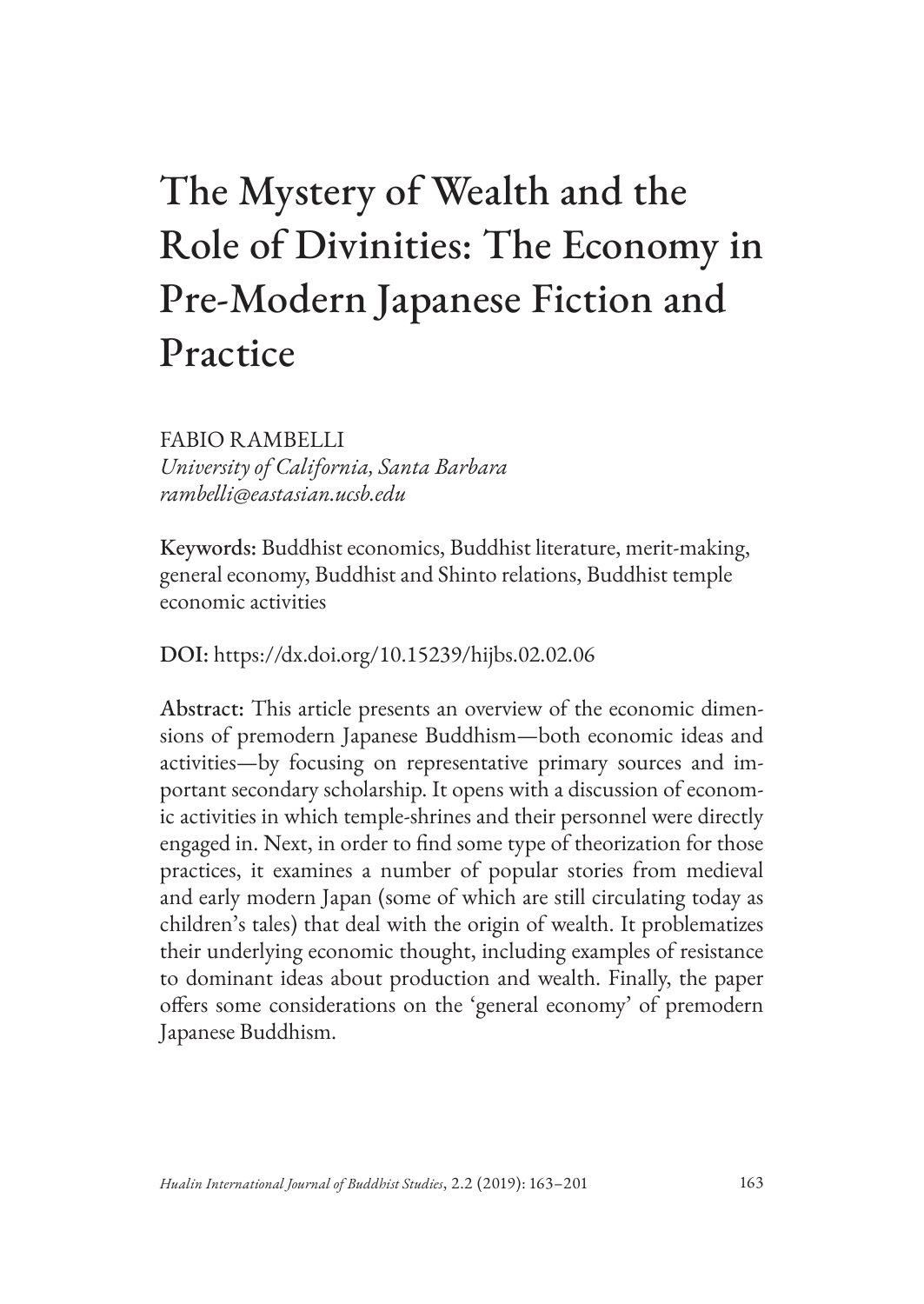Buddhist institutions were important economic hubs in medieval<br>and early modern Japan, as in other Buddhist countries. Still, it is somewhat surprising that normative canonical texts do not offer any specific teachings about the economy beyond superficial considerations about generosity, merit-making, and karmic retribution. One must look instead at specific economic practices and texts elucidating them (narratives, legal documents, etc.)—materials that were part of the 'practical canon' of Buddhism. There we see that at least some segments of premodern Japanese society tried to explain the origin of wealth in terms of the conceptual apparatus provided by Japanese vernacular Buddhist doctrines about local deities (*kami*). Agricultural production, financial interests, commercial profit, even gambling: all these activities involved the production of something out of nothing. This was explained in terms of the intervention of buddhas and *kami* in the economic processes; divinities were thus at the center of productive and commercial activities.

This article presents an overview of the economic dimensions of premodern Japanese Buddhism—in terms of both economic ideas and activities—by focusing on representative primary sources and important secondary scholarship. It opens with a discussion of economic activities in which temple-shrines and their personnel were directly engaged in. Next, in order to find some type of theorization for those practices, it examines a number of popular stories from medieval and early modern Japan (some of which are still circulating today as children's tales) that deal with the origin of wealth. It problematizes their underlying economic thought, including examples of resistance to dominant ideas about production and wealth. Finally, the paper offers some considerations on the 'general economy' of premodern Japanese Buddhism.1

Because of its nature as a preliminary outline of issues that are overall little understood, some readers might find this article oversimplified and underdocumented. It is indeed a summary of research I have conducted over many years, and space prevents me from providing more extensive background and references. Nevertheless, I hope that this general picture of Japanese Buddhist economics, however simplified, will stimulate further investigations.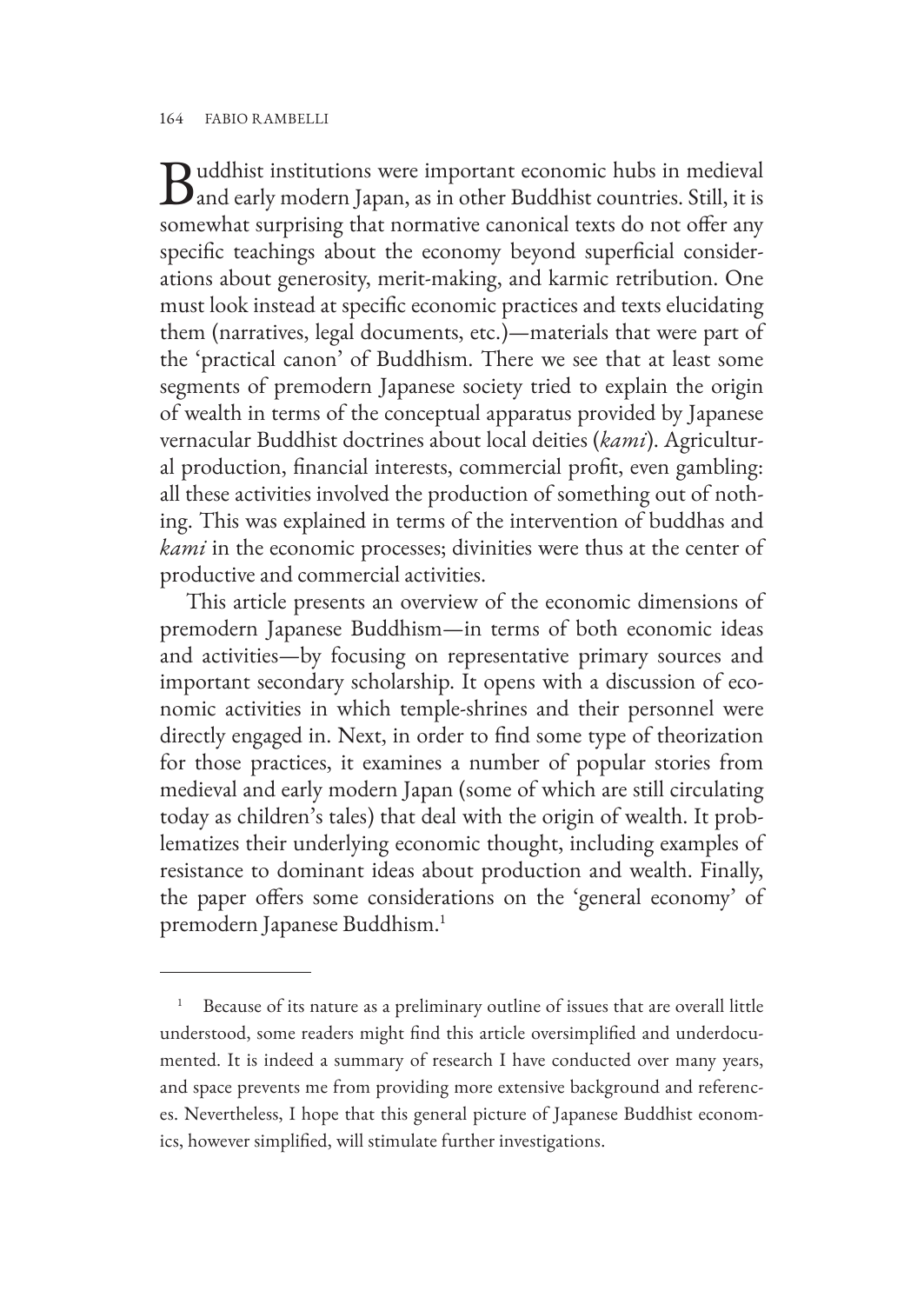#### Buddhist Economic Practices

One of the best descriptions of the economic impact of Buddhism in any society is still Jacques Gernet's classic book on Buddhism in medieval China, originally published in 1956, entitled *Buddhism in Chinese Society*. Gernet strongly criticizes Buddhism for being both an economic burden on the masses and a capitalistic enterprise. He talks about the 'cost of Buddhism to China', such as 'the appalling misery for the peasant class'<sup>2</sup> that Buddhism created; 'the imbalance between production and consumption caused by the Buddhist movement' and the 'fiscal problems caused by Buddhism'.3 In his treatment, Gernet takes at face value the positions expressed by Chinese medieval anti-Buddhist state officials (and, perhaps, also those of contemporary Maoism) and reiterates their arguments.

In short, Buddhism is presented as a burden for the state because it reduced manpower (monks were unproductive) and tax revenue (monasteries were tax-exempt), thus causing a huge depletion of state wealth (as resources were deflected into Buddhist-related unproductive expenditures). In this way, Buddhism was a harm to the state and the peasants. It is worth noting here that these old Confucian arguments were rehashed in Korea first and later in Japan during the Edo period by anti-Buddhist authors and groups, and contributed to various anti-Buddhist policies from the mid-1600s culminating in the Meiji persecutions (1868–1871).<sup>4</sup>

Still, Gernet also tells us a different story, albeit in a fragmentary and almost surreptitious way. Aside from the fact that state officials and their families were engaged in huge and useless expenses for themselves ('embroidered garments', 'kitchen stoves', 'makeup'5 ), we get the sense that Buddhist institutions were also important economic hubs. They hired a significant amount of labor, both skilled and unskilled; purchased a vast array of different materials, goods,

<sup>2</sup> Gernet, *Buddhism in Chinese Society*, 14.

<sup>3</sup> Gernet, 30.

<sup>4</sup> See Ketelaar, *Of Heretics and Martyrs*.

<sup>5</sup> Gernet, *Buddhism in Chinese Society*, 36.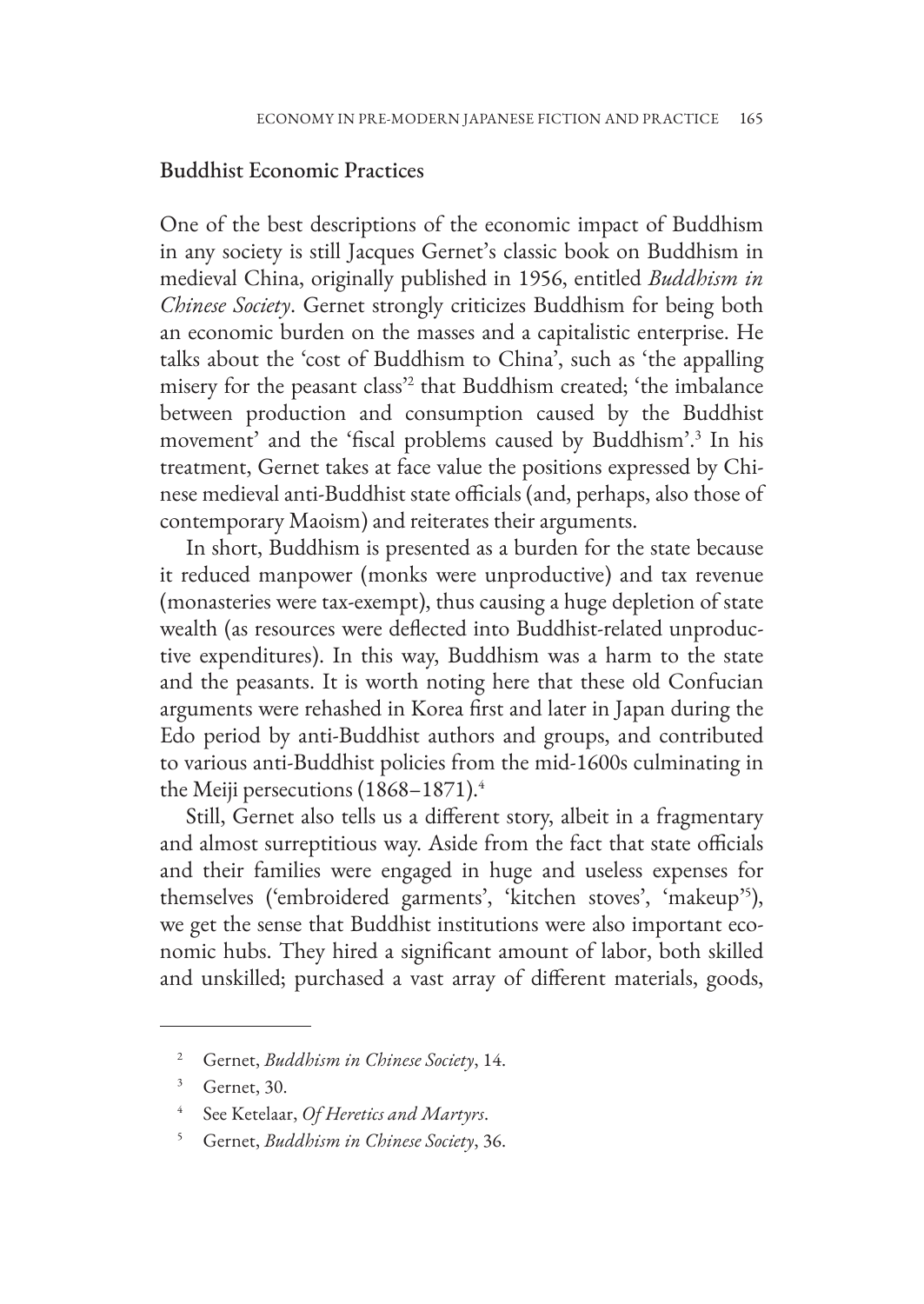and services (materials and goods which had to be produced for and delivered to the temples, thus involving other professional services);<sup>6</sup> and reclaimed and developed non-cultivated lands;<sup>7</sup> Buddhist temples were even involved in supporting the state's colonization endeavors.8 In addition, temples were 'industrial installations' (they operated mills, presses, etc.);9 commercial and financial centers: 'craft and commerce for the supply of devotional objects in the vicinity of monasteries';10 'the great monasteries too had shops in the marketplaces […]. These served, it seems, at once as inns for travelers, as shops, and as pawnshops.'11 Even though Gernet refers to financial activities with the derogatory word 'usury', no other agencies at the time gave any amount of loans to all kinds of people; if nothing else, loans could be an incentive for entrepreneurship that no state agency would support.

Gernet also does not say that the peasants would have been taxed anyway, and the resources extracted from them would have gone, not to temples—and through them, at least in part, back to their communities—but to the imperial bureaucracy and the military. He also does not emphasize enough that temples did provide services for the population that the state was unable or unwilling to provide: among other things, education, health, technological innovation, and economic support. His focus on the 'cost' of religious institutions ignores that these 'costs' involved attracting workers and trades in the areas around the temples, wages being paid to workers and professionals, and a general diffusion of economic benefits in those areas.

The picture described by Gernet does not seem to have been unique to China. In medieval and early modern Japan, temples were also hubs of innovative economic activities. They served as catalysts for marketplaces, centers of professional guilds, places for entertain-

<sup>6</sup> For a detailed example, see Gernet, *Buddhism in Chinese Society*, 18–19.

Gernet, 119.

Gernet, 98–100.

<sup>9</sup> Gernet, 142.

<sup>&</sup>lt;sup>10</sup> Gernet, 167.

<sup>&</sup>lt;sup>11</sup> Gernet, 168.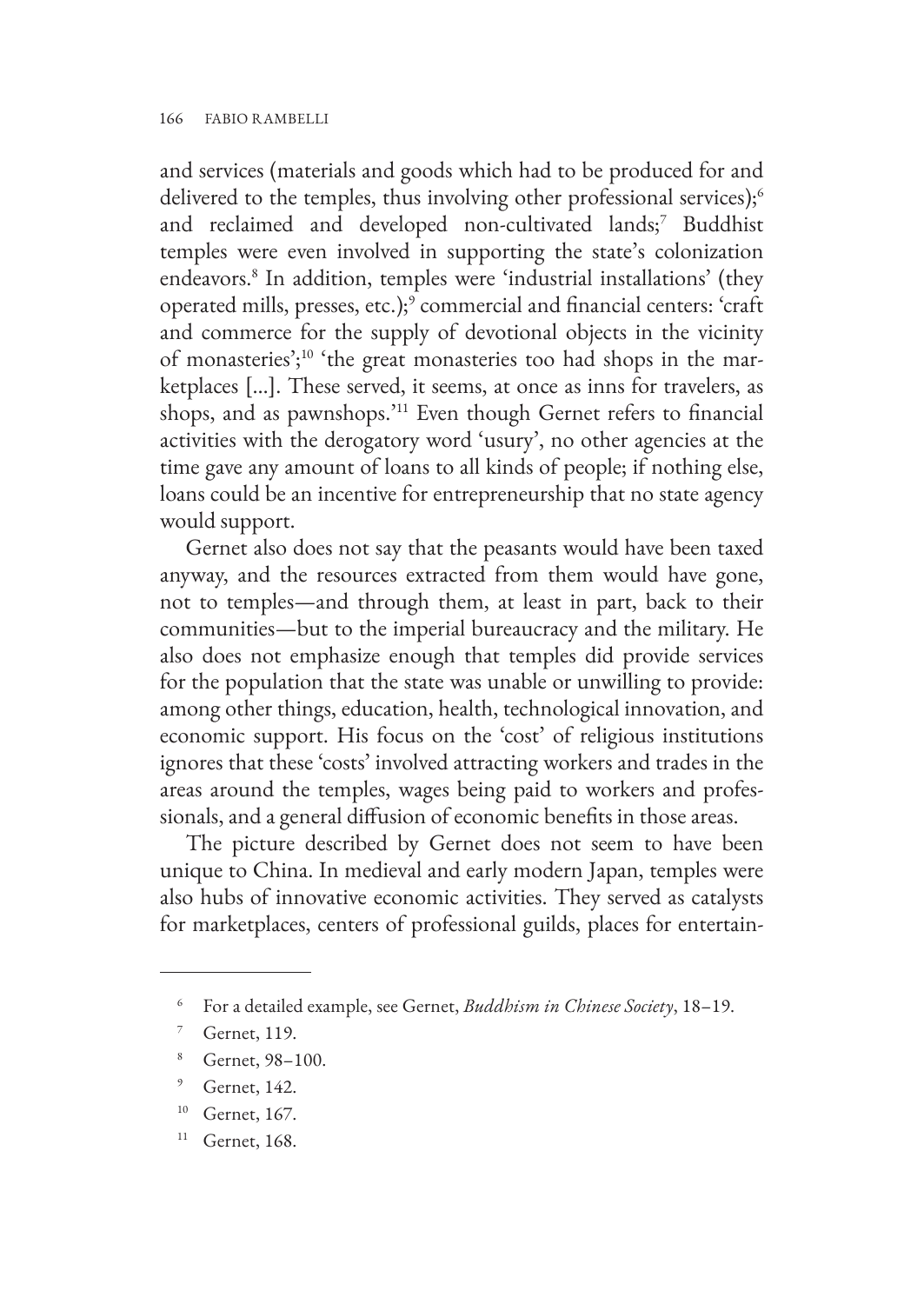ment and performing arts, entrepreneurial agencies involved in land reclamation and agricultural development, technological and industrial innovation, financial activities, trade (including foreign trade until the early seventeenth century). This is true even in the Edo period, a time generally considered as one of decline for Buddhism. Indeed, it is well possible that images of decline and degeneration of Buddhism were artfully spread by authors and groups who were keenly aware of the wealth and economic power of Buddhist institutions and had a direct or indirect interest in appropriating them.12

Contrary to received assumptions, Buddhism has never been a world-denying religion, unconcerned with, or clearly inimical to, economic activities. On the contrary, Buddhist practice has always been predicated upon a decent living, as is clear in the case of merit-making, with its goal of improving material life in the present as a way to gain security, peace of mind, and therefore the leisure to engage in Buddhist practice.

Despite the massive economic presence of Buddhist institutions and their entrepreneurial role, the scarcity of theoretical discourses about the economy and economics in canonical literature is astonishing. Wealthy patrons of the Buddha and his Samgha such as Vimalakirti are extolled for their generosity, but the source of their wealth is never explained in detail. An account of the origin of social and economic differences is included in the *Aggañña suttanta* and other later sources; this is uncannily Marxian in its description of the process that led to the formation of private property, primitive accumulation, and labor division and class/caste distinction. It is however

 $12$  It should perhaps be mentioned, in this context, that Buddhist institutions in Southeast Asia (Sri Lanka, Burma, Thailand, etc.) seem to have been much less entrepreneurial than their East Asian counterparts. As Steven Collins has shown, Sri Lankan Theravada social ideology was rooted in, and promoted, a land-based subsistence economy and its social relations—an economy of stasis and poverty that resisted innovation and change (see Collins, *Nirvana and Other Buddhist Felicities*). It is perhaps no accident that the most lucrative economic activities in Southeast Asian Buddhist countries were taken over by foreigners—Muslims, Europeans, and Chinese.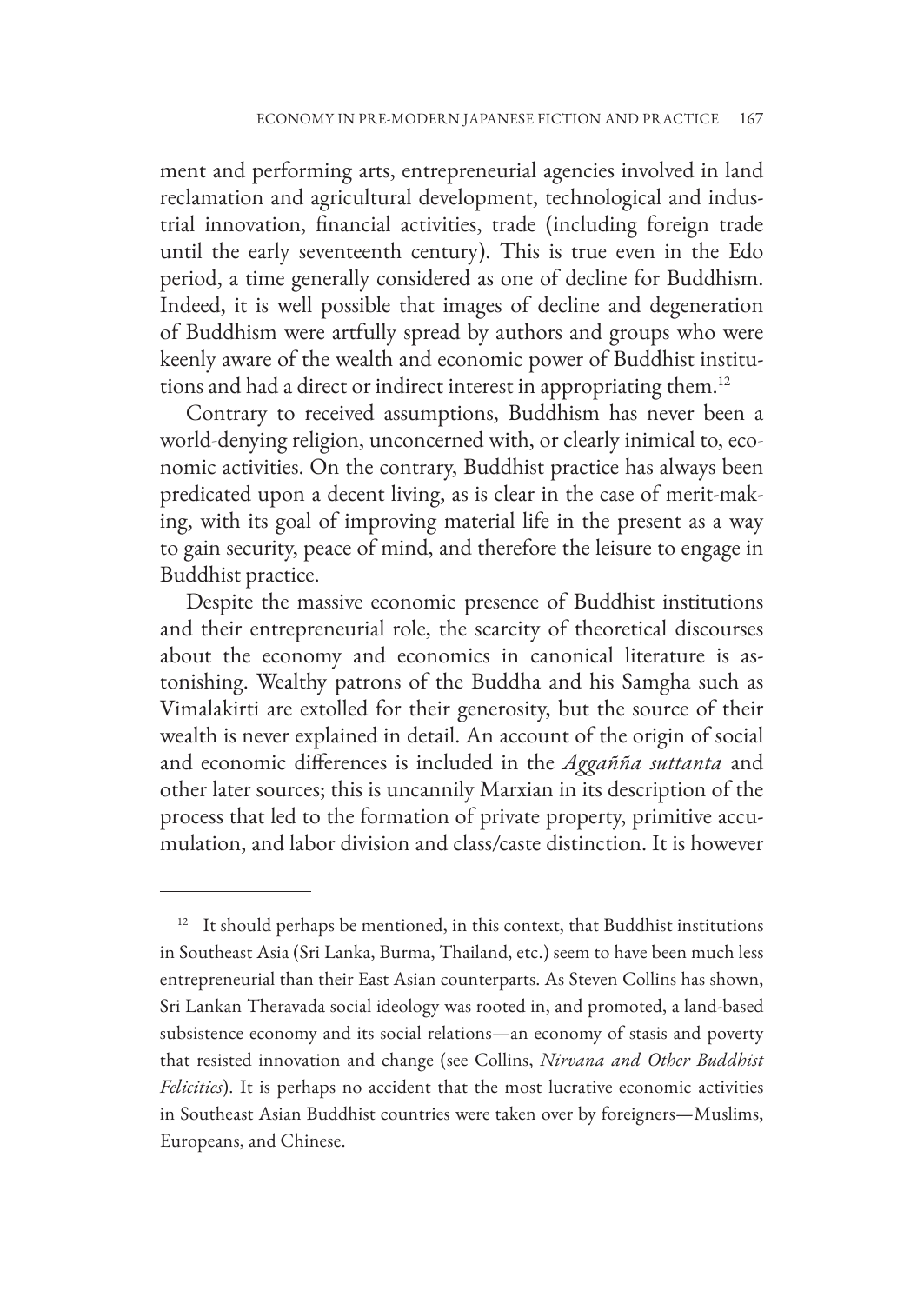doubtful that this sutra had any direct impact on Buddhist social practices at large; perhaps, it pointed to a need to curb what it sees as socially degenerate practices through the establishment of alternative social and political systems for the Sangha.<sup>13</sup>

The lack of canonical sources on economic matters should not be interpreted as an indication that the latter were not important for monastic communities or temple organizations; rather, it suggests that much of Buddhist economic knowledge was developed in other sources and contexts, what we could call 'practical canon'—a set of teachings, instructions, and rules about practical, everyday matters, that were not addressed in canonical sources.<sup>14</sup>

It is thus necessary to examine actual economic practices at temples and the documents that described them for clues regarding the principles behind them. Economic issues became a primary concern for Buddhist institutions in Japan from the tenth century when, as a consequence of social and political transformations, the centralized state modeled on the Chinese empire began to collapse; temples lost state support and needed to secure new forms of income in order to survive. Over a span of four hundred years, they focused on four main areas: real estate, with the acquisition of land-holdings and their revenues, finance (donations of various nature, investments, levies, and so forth), technology (the creation and control of professional guilds, engineering and infrastructures, transportation); and trade (with some temples hosting regular market places and in some cases even financing risky but lucrative international trade with China). They also needed to come up with marketing strategies and campaigns to promote themselves in competitions with other sacred sites; for that purpose, they relied on a vast array of itinerant religious specialists (*hijiri* 聖, *yamabushi* 山伏, *jinin* 神 人, *oshi* お師, etc.), who spread teachings and information about temples and shrines and promoted pilgrimages and donations in increasingly large areas of Japan. Some of these specialists (particularly the *jinin*, affiliated with the large temple-shrine complexes of Nara

<sup>13</sup> See Rambelli, 'The Vicissitudes of the Mahāsammata in East Asia'.

<sup>&</sup>lt;sup>14</sup> I owe this notion to Adam Krug.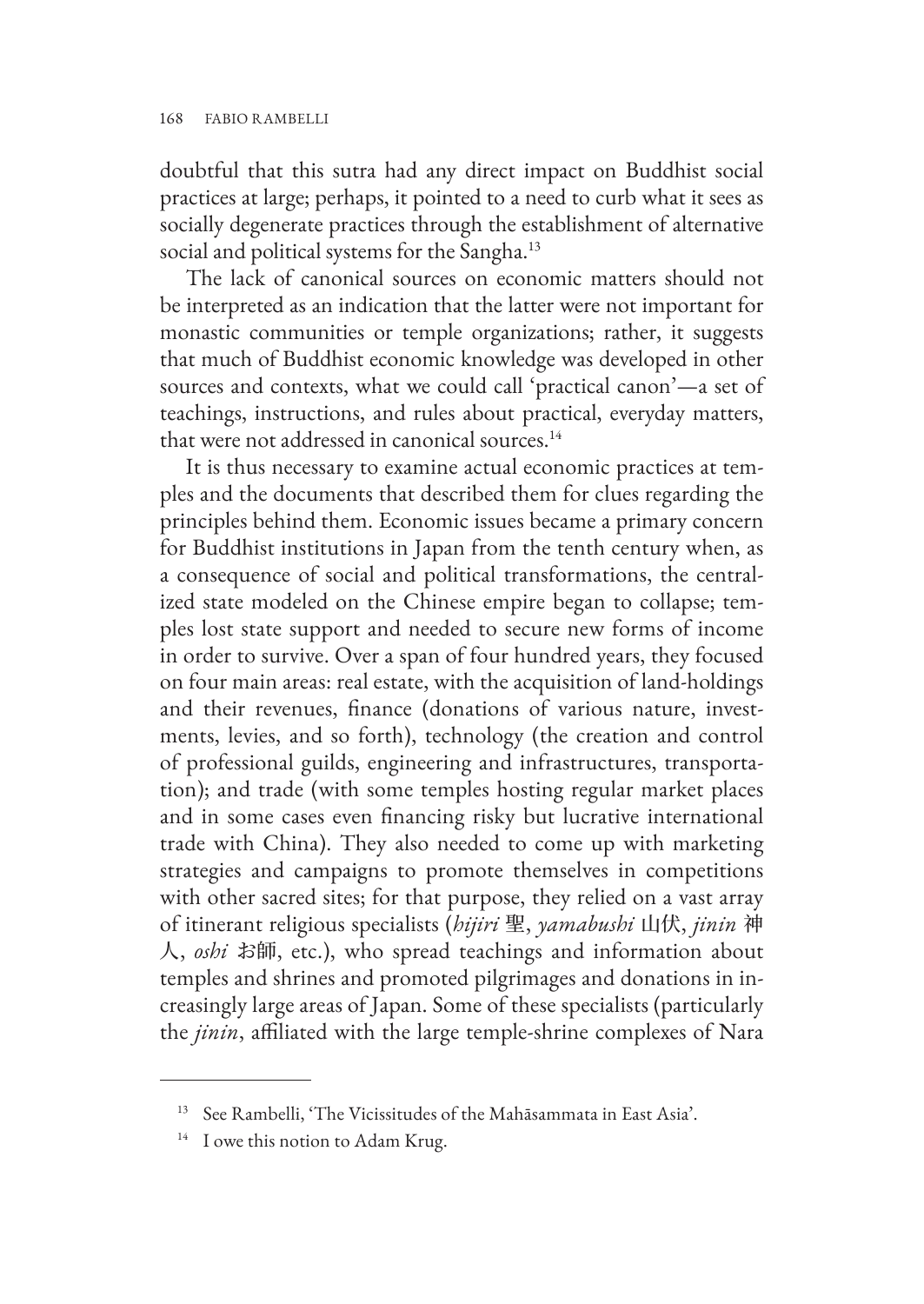and Kyoto, and the *yamabushi*) were also in charge of collecting tithes and fees.

Finally, we must emphasize a crucial point: Buddhist institutions relied heavily on their 'Shinto' components for both theoretical aspects and practical dimensions of their economic activities; this aspect deserves some background explanation. Between the twelfth and sixteenth centuries, the period primarily discussed in this paper, what are now Shinto shrines were either full-fledged Buddhist temples (dedicated to deities such as Hachiman 八幡, Tenman Tenjin 天 満天神, Konpira 金毘羅, etc.) or parts of large institutions dominated by Buddhist temples, and a significant number of monastics and other religious personnel were in charge of *kami* matters (theoretical discourses, rituals, administration, proselytism, etc.).<sup>15</sup> It was natural for such institutions to develop discourses about the economy centered on traditional, local practices and beliefs.

# Sacred Properties (*butsumotsu* **仏物**, *shinmotsu* **神物**) and the Origin of Wealth

From around the eleventh century, religious institutions began to deal with the lack of public funding by accumulating land estates. By the late Kamakura period (later thirteenth century), a new legal principle had gained wide recognition, according to which land donated to buddhas and *kami* cannot be returned to human ownership (*butsuda senyū no chi kuikaesubekarazu* 仏陀施入ノ地不可悔返).16 This principle was originally stressed by religious institutions, but later even donors recognized it explicitly.17

Religious institutions levied tributes from their estates—mostly rice, but depending on the area, also other products (salt, silk, cotton, metal, dried fish, and so forth). A portion of those tributes, known

<sup>&</sup>lt;sup>15</sup> For a general overview of premodern Japanese assimilation between Buddhism and Shinto, see Teeuwen and Rambelli, eds., *Buddhas and Kami in Japan*.

<sup>16</sup> Kasamatsu, 'Butsuda senyū no chi kuikaeshibekarazu'.

<sup>17</sup> Amino, *Muen, kugai, raku*, 213.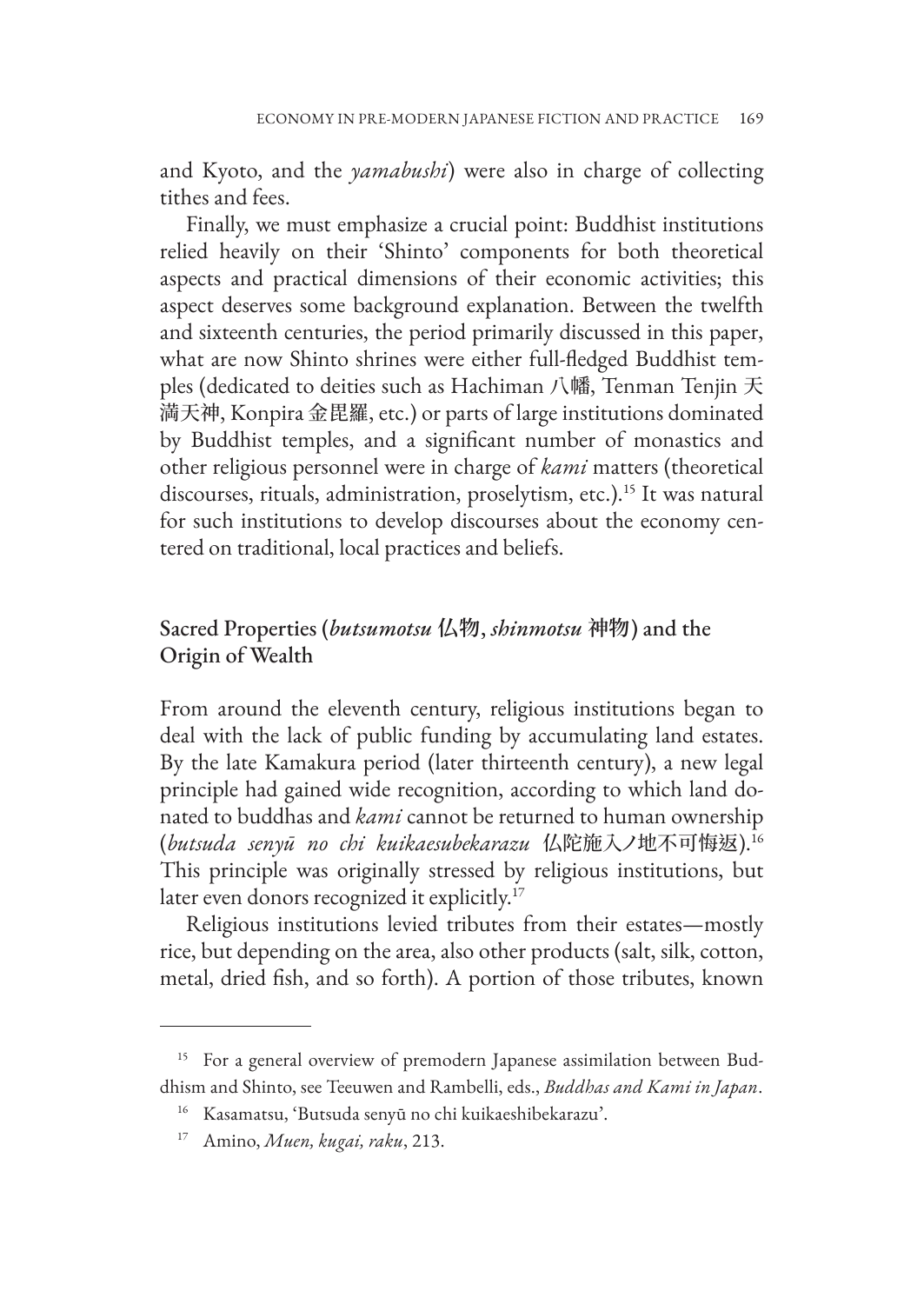as *hatsuho* 初穂 ('first produce') or *jōbun* 上分 ('superior portion'), was offered directly to the main deity of the temple or shrine as a sign of gratitude for the harvest. This practice was probably connected to ancient customs of the Japanese archipelago. The first produce was offered to the gods (*kami*) and their emissaries—the local leaders—to thank them for their generosity and to secure their benevolence in the future. Particularly important in this respect were the *nie* 贄, first produces (rice and delicacies from the mountains and the sea) offered to the emperor since ancient times.18 First produces offered to the *kami* were stored in sacred storehouses managed by the leaders of the community or by special personnel (the *kugonin* 供御人) at the imperial household. The following year, those rice grains were loaned to the peasants for sowing (*tanemomi* 種籾); after the harvest, the peasants would return the amount of grains they had borrowed with a fee—an additional offering to the *kami* as a sign of gratitude in the form of first produces.19 In this way, the *kami* were envisioned as the source of rice—and therefore, life and wealth—in a cyclical movement requiring human offerings to ensure a bountiful harvest and sustain life.<sup>20</sup> This cycle is the origin of the practice of lending grains known as *suiko* 出挙. Under the Ritsuryō 律令 legal system (early 700s–late 900s), *suiko* was mostly controlled by the state (*kusuiko* 公 出挙 or public *suiko*), and provincial governors were the responsible for the loan of seeds preserved in public storehouses; however, there were also private rice-lenders (*shisuiko* 私出挙).21

Around the early eleventh century, when the state was no longer able to enforce public *suiko* lending, influential religious institutions such as the Grand Shrines of Ise, Hie shrine, and Kumano took control over this ancient custom related to offering *hatsuho* to the *kami*,

<sup>&</sup>lt;sup>18</sup> According to historian Ishimoda Shō 石母田正 (1912-1986), the first produce (*hatsuho*), especially rice (*tanemomi* 種籾) had a ritual and sacred nature, and were offered to the local deities and the clan leaders (Ishimoda, *Nihon no kodai kokka*, 359–61).

<sup>19</sup> See Oda, 'Kodai-chūsei no suiko'.

<sup>20</sup> Nakazawa, *Akutōteki shikō*, 23.

<sup>21</sup> Amino, *Nihon chūsei ni nani ga okita ka*, 55–58.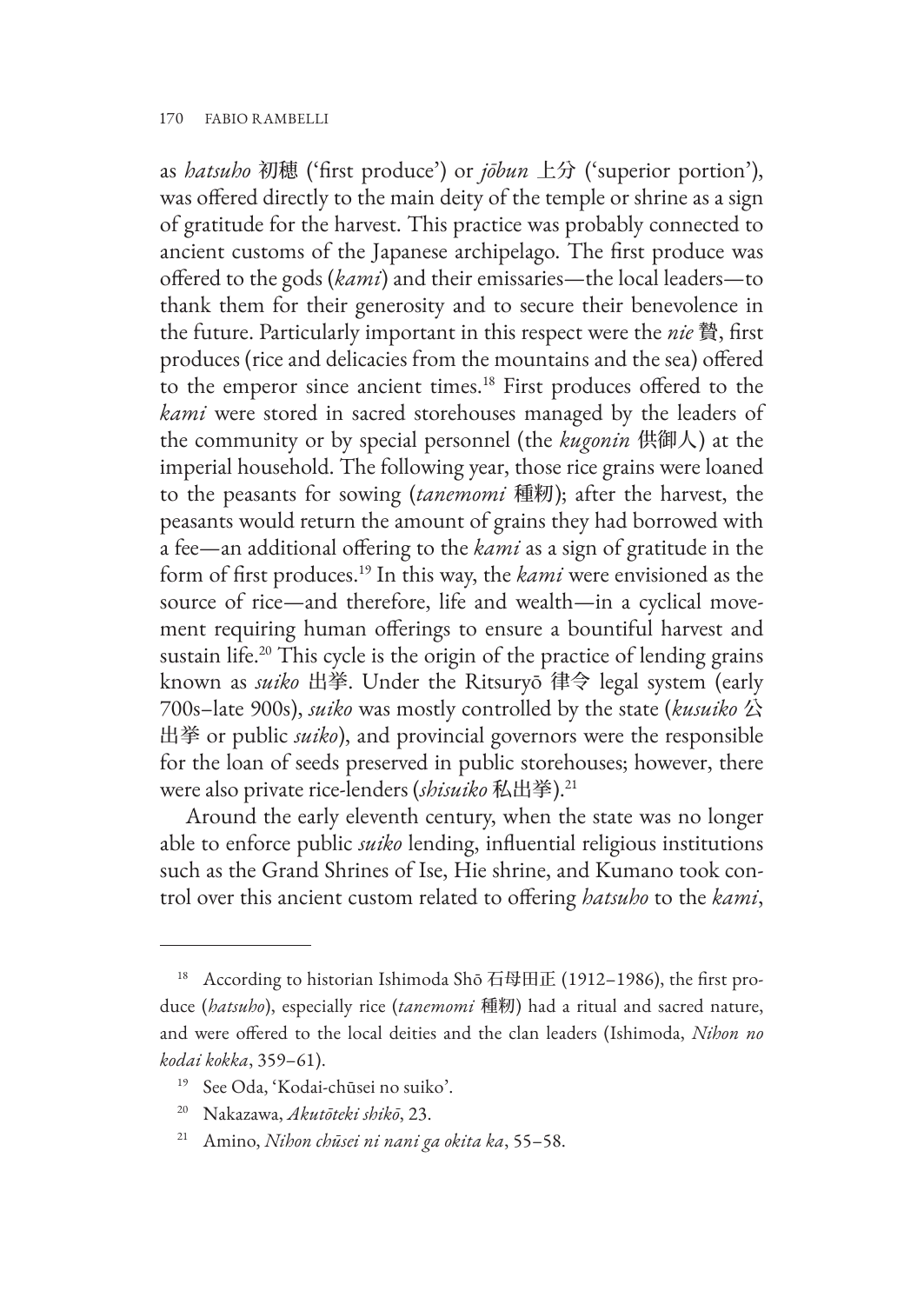and gave it new meaning and social relevance. The rice they received as 'superior portion' of the harvest (*jōbun*), as the 'first produces' began to be called, were considered inalienable sacred properties belonging to *kami* and buddhas (respectively, *shinmotsu* 神物 and *butsumotsu* 仏物) of the temple or shrine owning the land.22 The 'superior portion' was then loaned at an interest (*kashiage* 貸上) to farmers for sowing also outside of their own estates by specialists affiliated with Kumano (*yamabushi*), Hie (*jinin*), and Ise (*oshi*). Gradually, their activities extended from the Hokuriku region in north-central Japan to Kyushu; in contrast, their activities in Kantō and beyond in eastern Japan are recorded only from the Muromachi period (the reason for this regional discrepancy is not clear). After harvesting, the peasants would return to the temple or shrine, as part of the community's annual tributes (*nengu* 年貢), the amount of rice they had received the previous year plus interests ranging from fifty percent to one hundred percent.

In this way, financial activity took the form of a loan of properties belonging to the buddhas and the *kami* which, after completion of the agricultural cycle, were returned to the divinities with an additional offering as a token of gratitude (what functioned in fact as interests). In this way, tributes and loan interests were considered as merit-making offerings to the buddhas and the temples. At this stage, the cycle connecting production, sacred offerings, and lending already existed at the intersection of several symbolic layers: ancient local practices related to production and offerings, centralized state taxation, Buddhist appropriation in terms of merit-making; this was carried out in practice by personnel affiliated to 'Shinto' components of large institutions.

Gradually, the concepts of 'first produce' and 'superior portion' was extended to other forms of taxation, such as levies and fees on the commodities transported by merchants when passing through toll posts controlled by religious institutions. Religious interests in the form of 'superior portions' were collected not only in rice, but also in salt (*jōbun'en* 上分塩), silk, fish, and other products. From

<sup>22</sup> Kasamatsu, 'Butsumotsu, sōmotsu, ninmotsu'.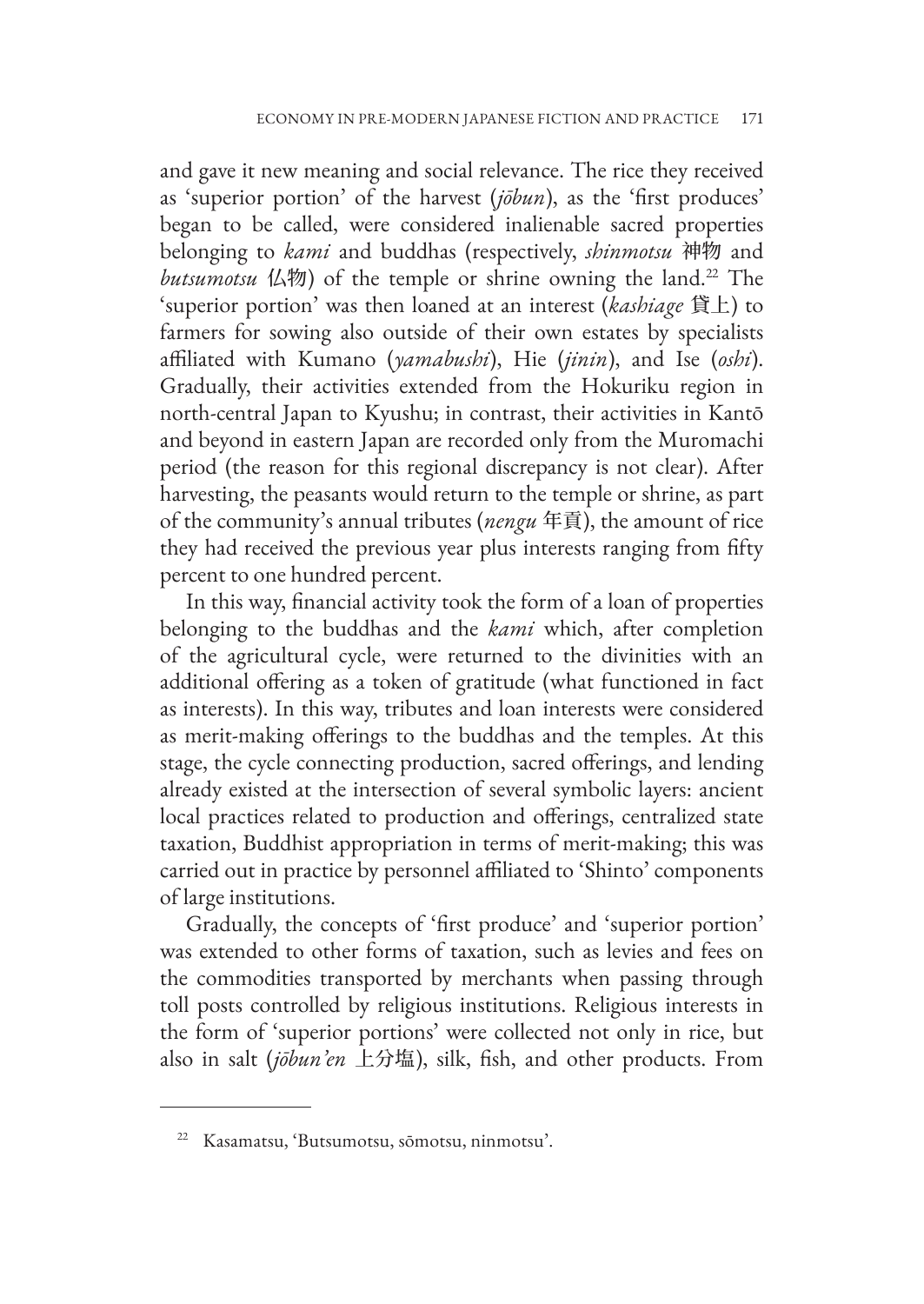the Kamakura period onward, marketplace fees and transit fees (*kanshoryō* 関所料), which religious institutions charged to itinerant merchants, were also understood as a kind of 'first produce' (*hatsuho*) of trade.23 Medieval historian Amino Yoshihiko 網野善彦 argued that such fees developed from offerings made to the deities when travelers crossed sacred thresholds, such as mountain passes, borders, wades, ports, and so forth, or even when traveling by sea (in ancient folklore the sea was often described as closely related to the other world).<sup>24</sup> According to Amino, this could explain why the responsibility for collecting such fees fell on religious specialists such as *kanjin shōnin* 勧進上人, *hijiri* and *jinin* in general. In addition, we should also note that money loaned by Zen 禅 and Ristu 律 temples, known as *shidō maisen* 祠堂米銭, was granted a special legal and economic status in medieval Japan as 'properties of the Buddha' (*butsumotsu*).25 Sacred loans (*suiko*) represented the basis of the way in which medieval Japanese society symbolized financial activity.

Amino Yoshihiko further suggested that places where economic and financial transactions occurred, variously called *muenjo* 無縁 所 (places severed from secular ties) and *kugaidera* 公界寺 (open temples), were considered separate from the secular world and had sacred features. Markets were located in places that were symbolically envisioned as the margins of the ordinary world: riverbanks, beaches, areas between mountains and plains, sites where a rainbow suppos-

<sup>&</sup>lt;sup>23</sup> In 1535 the Ōyamazaki 大山崎 jinin affiliated with Iwashimizu Hachimangū 岩清水八幡宮 shrine-temple called the toll (*niwazeni* 庭銭) they charged 'first produce of oil business' (*abura shōbai no hatsuwo* 油商売ノ初穂). In addition, several other medieval documents mention 'superior portions' (*jōbun*) related to fish and birds, cloths, sake. In addition, transit fees charged by Nachi in Kumano to sailors and boats were also called *jōbun*, as well as port fees charged by Mt. Hiko in Kyushu. See Amino, *Muen, kugai, raku*, 363–64.

<sup>&</sup>lt;sup>24</sup> On the religious role of the sea in Japan, see Rambelli, 'Sea Theologies: Elements for a Conceptualization of Maritime Religiosity in Japan'.

<sup>25</sup> So-called 'pure money' (*jōzen* 浄銭) offered to the buddhas at temples was used for loans (*shidōsen*) at an interest of one hundred percent a year; see Iwai, *Shihonshugi wo kataru*, 248–49.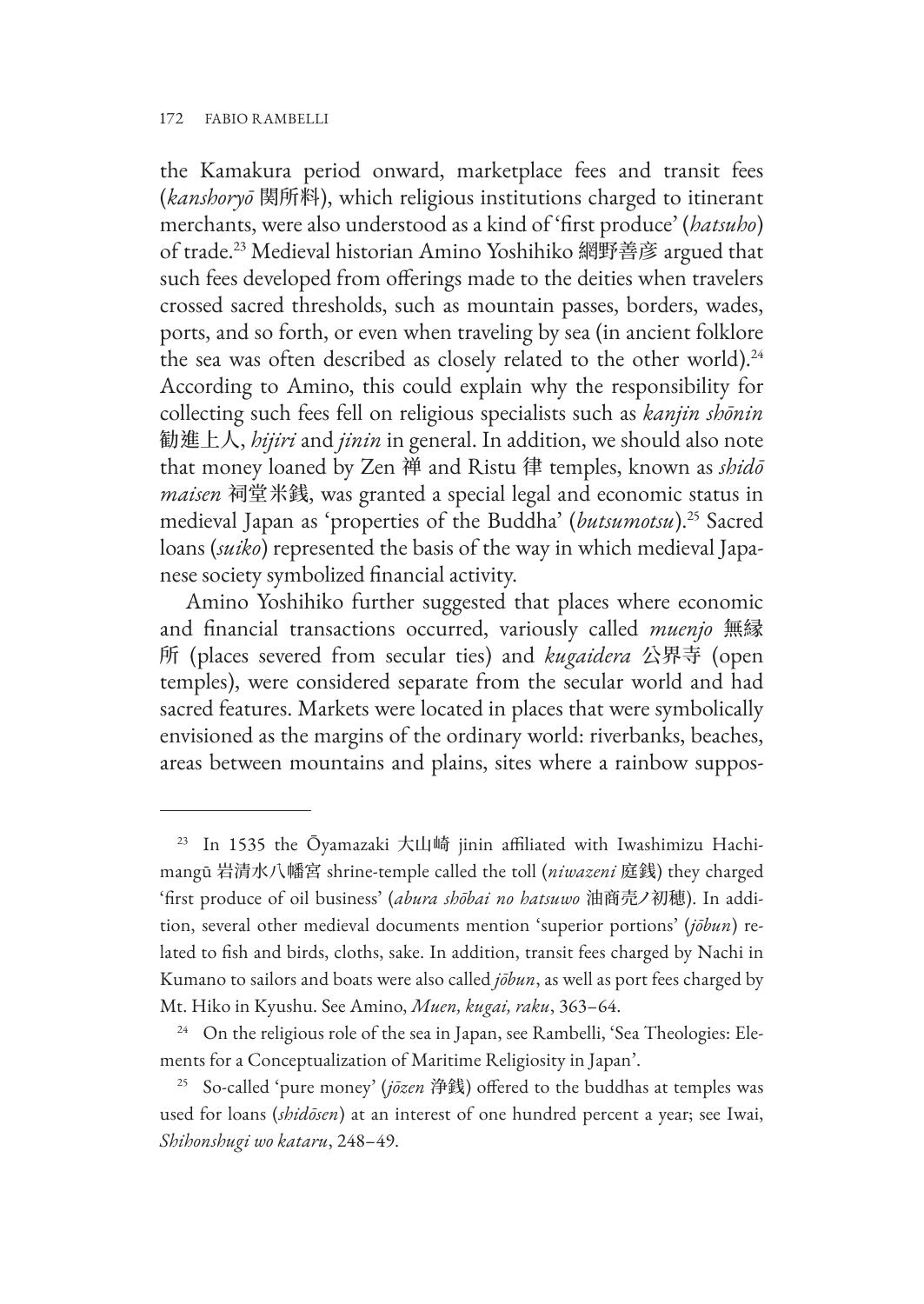edly originated—all envisioned as thresholds between this world and the invisible world of *kami* and buddhas.<sup>26</sup> According to legal historian Katsumata Shizuo 勝俣鎮夫, it was only in such places that things could acquire the status of commodities and be exchanged or sold for profit. Katsumata argues that markets were places where things were separated from their worldly ties; the seller would give them temporarily to the deities, who in turn would give them to the buyer; in this way, the deities were the center of trade interactions. At the marketplace, then, objects exchanged ceased to be part of a gift economy and became commodities, thus giving birth to commerce.<sup>27</sup> This would also explain why marketplace fees, charged by supervisors affiliated with religious institutions, were sometimes considered 'first produce'—offerings for the divinities as signs of gratitude. Not only were value and surplus produced by the deities, but their production also occurred in specific places that were considered sacred. In this way, the relation between religion and economy became even stronger. The language of agricultural production was thus used, at least initially, to explain the production of surplus value in trade. However, the origin of wealth in trade could not be fully explained based on agriculture, which was normally conceptualized as a static source of an unchangeable amount of production. As we shall see below, many medieval tales describe the sudden origin of wealth as due to the intervention of some divinity after the protagonist's visit to a marketplace, a temple/shrine, or along the road (which was considered at the time a no-man's land and thus a potential site for supernatural encounters).

#### Fiction, Wealth, and the Sacred

At least some segments of medieval Japanese society tried to explain (or construct) the 'mystery' of the production of wealth in terms of the conceptual apparatus provided by religious institutions and their

<sup>26</sup> See Amino, *Muen, kugai, raku*.

<sup>27</sup> Katsumata, 'Baibai, shichiire to shoyū kannen'.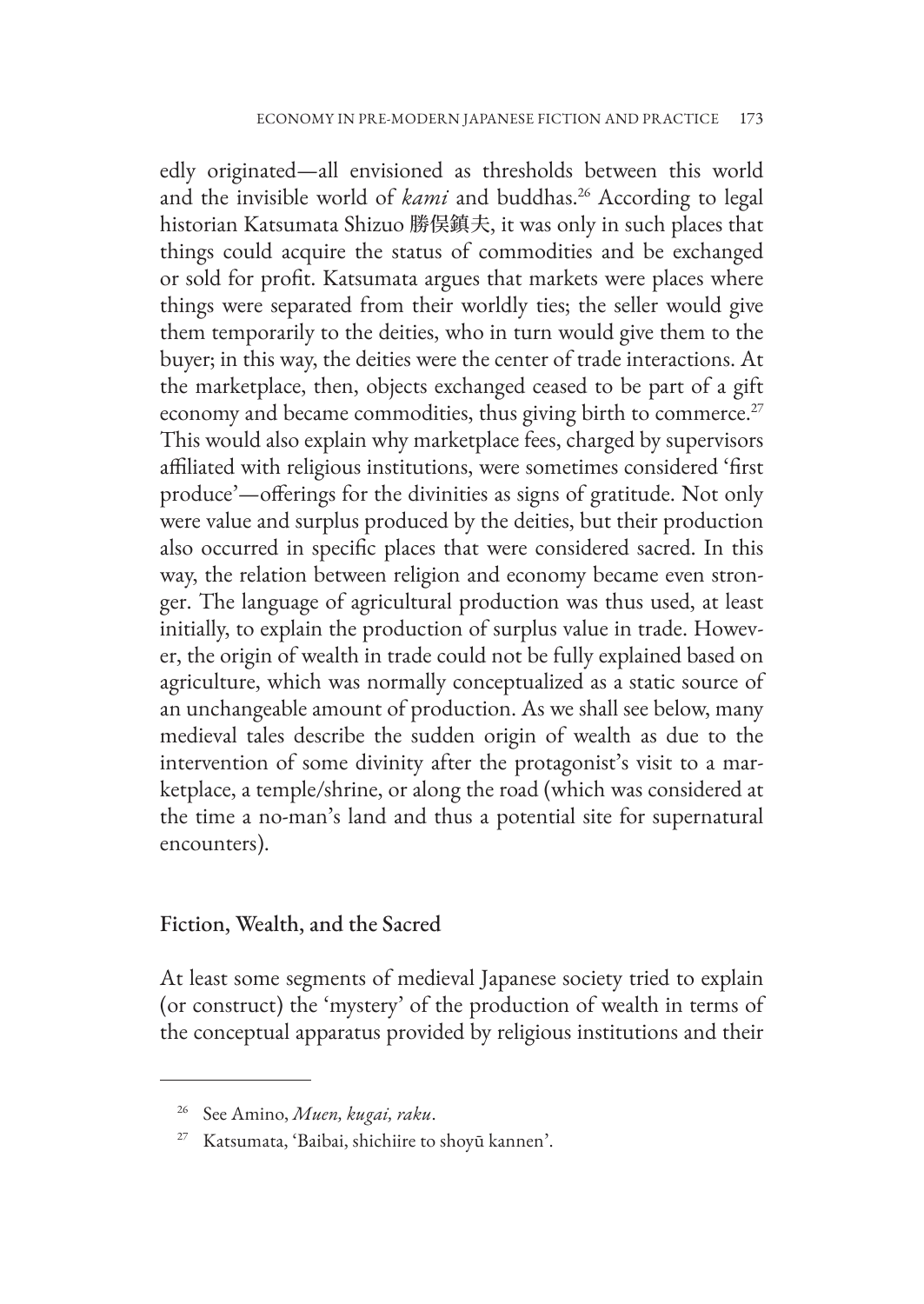doctrines. Agricultural production, financial interests, commercial profit, even gambling: all these activities involved proliferation, that is, the generation of something from nothing.<sup>28</sup> This was explained in terms of the intervention of buddhas and *kami* in the economic processes. The divinities were at the center of all productive and commercial activities: they generated the crops, and to them the first produce was returned; they generated interests, and they enabled objects to be exchanged for profit; they even controlled the fortune of gamblers. In other words, the intellectual framework of medieval Japanese economy maintained that buddhas and *kami* bring wealth to this world by intervening directly in the generation of surplus (added value), in agriculture and in any other commercial and manufacturing activities. Part of the surplus they generated was supposed to be returned to them in order to keep the cycle of general economy functioning. In the realm of economics, as well as in the realm of religion, small investments (rice grains) could yield enormous profits when controlled by the deities.

Wealth is described in medieval Japan as the result of the interaction with the Invisible World of gods and spirits—as retribution from some deity for good actions and moral behavior. According to the same logic, the deities would punish immoral behavior with poverty; immoral people would either remain poor or lose their wealth. Wealth was also understood as 'worldly benefits' (*genze riyaku* 現世利益) in general: long life to the emperor, peace in the realm, regular seasons, bountiful harvests—in other words, political and social order, economic welfare, and good health.

An effective way to understand the status and features of wealth in the medieval Japanese imaginary more in depth is through an analysis of narratives such as *setsuwa* 説話, *otogizōshi* 御伽草子, and painted scrolls (*emakimono* 絵巻物), which were composed by intellectuals and priests and were widely used in sermons and performances of

<sup>&</sup>lt;sup>28</sup> In medieval Europe too, the generation of wealth out of nothing was a major subject of wonder and religious discussion. Particularly interesting in this respect is the way in which the Church defined and treated usury; see Le Goff, *Your Money of Your Life*.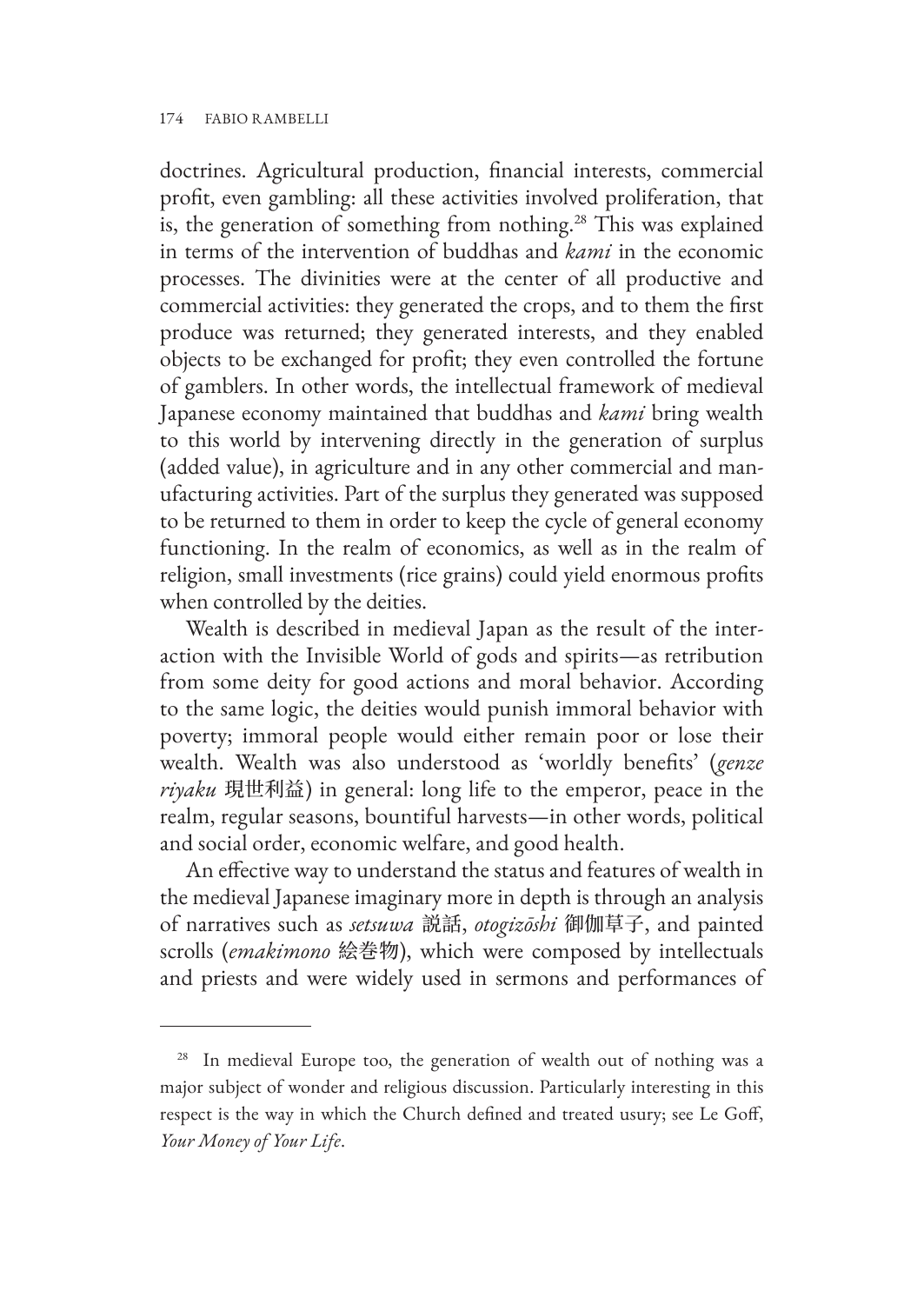a religious nature. The interest of these sources lies in their broad appeal and diffusion, and in the fact that they were produced and circulated for many centuries, thus describing a rather constant episteme; changes in the understanding of economic practices began to emerge in the Tokugawa period, as we will discuss below.

Stories about wealth as karmic retribution for good deeds already appear in the very first collection of Buddhist narratives composed in Japan, the *Nihon ryōiki* 日本霊異記 (early ninth century); those narratives follow closely textual precedents from China and India, in turn based on Indian Mahayana literature, in which good deeds generate good karmic seeds and are rewarded with material benefits in this life and spiritual blessings in the next.<sup>29</sup> However, medieval stories expand the range of divinities involved in wealth bestowal and importantly shift their focus on local *kami* and hybrid Buddho-Shinto gods. This shift had momentous consequences, because it marked the adoption by Buddhist institutions of originally non-Buddhist entities in the definition of economic activities, also as a way to control and theorize secular practices as part of a general economy of the sacred (see the Concluding Remarks).

A well-known story is presented in the *Shigisan engi* 信貴山縁起, a painted scroll (*emakimono*) with texts composed in the thirteenth century, which describes three adventures of the priest Myōren 妙蓮 on Mt. Shigi 信貴山—the location of the Chōgosonshiji 朝護孫子 寺 temple—in Kawachi province near present-day Osaka. The first scroll is particularly relevant for our discussion here. The *emaki* is without text, but the narrative content of the images can be reconstructed from stories appearing, among other sources, in the *Uji shūi monogatari* 宇治拾遺物語 (early thirteenth century).30 Here I refer to this version, a story entitled 'Shinano no kuni no hijiri no koto' 信 濃国ノ聖ノ事 (About a *hijiri* from the Shinano province).31 Myōren, a priest from Shinano (present-day Nagano prefecture in central Japan), after his ordination at the Tōdaiji 東大寺 in Nara, began to

<sup>29</sup> See Nakamura, *Miraculous Stories from the Buddhist Tradition*.

<sup>30</sup> Among the latter, see *Shigisan engi*.

<sup>31</sup> In *Uji shūi monogatari, Kohon setsuwa-shū*, 196–202.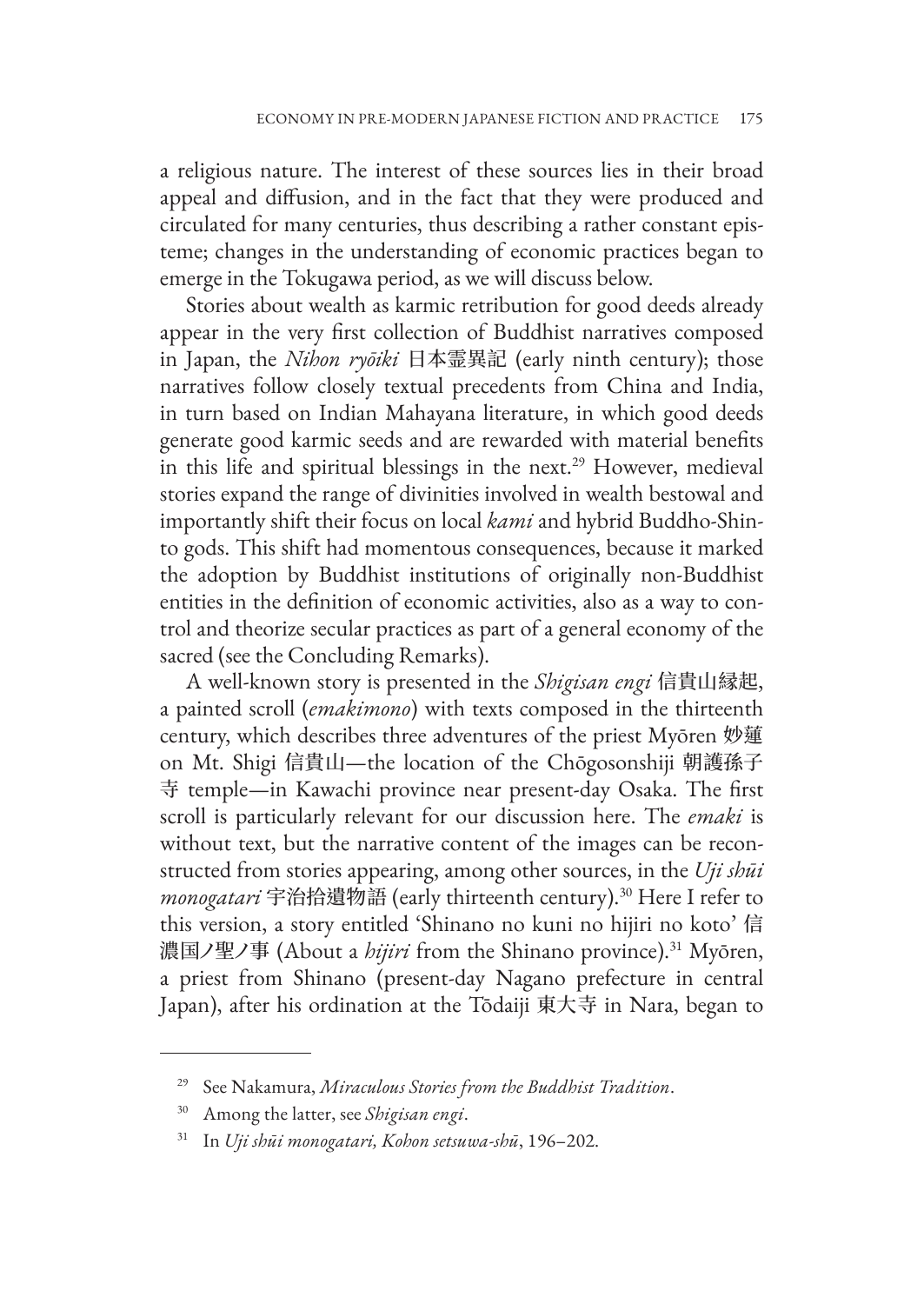practice austerities and worship Bishamonten 毘沙門天 on Mt. Shigi. Every day, the priest sent his bowl flying to the house of a wealthy villager of humble origins to collect alms.<sup>32</sup> One day, the family of the wealthy villager did not give alms as usual; instead, they threw the bowl in the storehouse (*kura* 倉) and locked it inside. Then, the storehouse came flying to Mt. Shigi near where Myōren was praying. The wealthy villager went to the mountain to ask for the restitution of his wealth. The priest kept the building and some rice from it, and returned the rest by using again his magic bowl.

A later version, the tale 'Shigisan' in the collection *Shōyoshō* 聖誉 抄 (1547), adds the story of how the rich villager initially acquired his wealth and ends with its complete loss. The 'wealthy Yamazaki' (Yamazaki chōja 山崎長者), as this figure is called in this story, was a person of humble origin who succeeded in becoming rich thanks to the intervention of the Buddhist divinity Bishamonten (Sk. Vaiśravana), which in medieval Japan was often envisioned as a protector of economic success. Yamazaki began by accumulating religious virtue (*toku* 徳) by putting alms into the flying bowl belonging to the priest Myōren of Mt. Shigi; in retribution, Bishamonten intervened and gave him wealth. Here, the unstated implication was that Yamazaki, in order to preserve his newly acquired wealth, should have continued to give alms; the day he stopped, the magic bowl would take away his entire wealth (the storehouse). In other words, wealth is never eternal and stable, in line with the Buddhist worldview based on impermanence.

<sup>&</sup>lt;sup>32</sup> This story is not completely preposterous. The Shugendō 修験道 tradition has a ritual that is supposed to make a bowl fly (*hihachi-hō* 飛鉢法), in order to bring alms to a practitioner. This ritual has a scriptural basis in the *Nyoi hōju tenrin himitsu genshin jōbutsu konrin juō kyō* (chapter 'Hōhatsu-bon') This sutra is a typical Tantric text, describing esoteric rituals enabling the practitioner to control agents of the invisible world, in particular the dragon kings, in order to acquire worldly benefits ('wealth' broadly understood) and Buddhahood in the present life. This story also suggests that *yamabushi* may have been involved in the production and circulation of this type of narratives about the cycle of religious giving and secular wealth.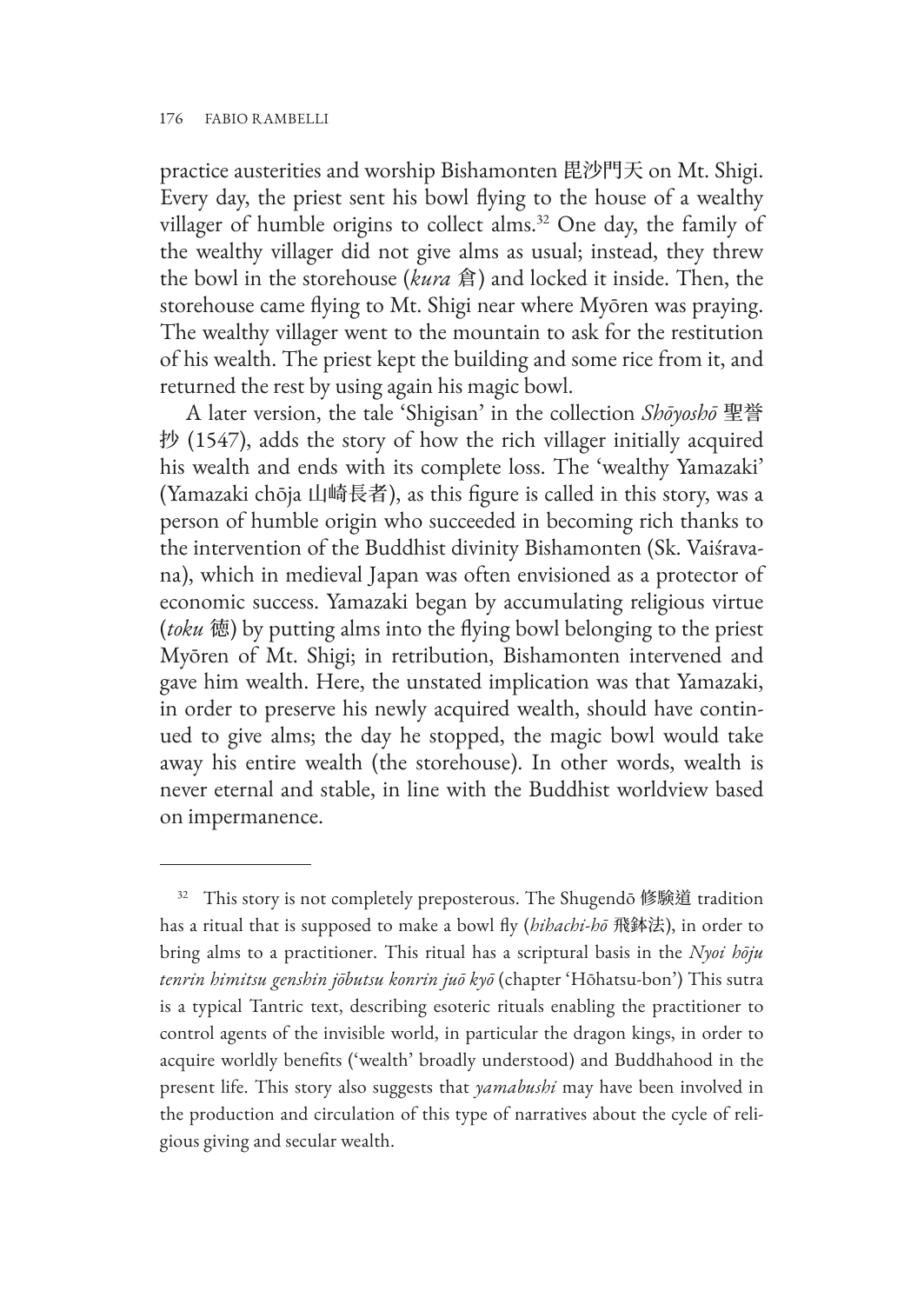Indeed, many years later, Yamazaki's descendants, tired of giving alms every day to the priest, gave him black rice and fish as a sign of contempt. The priest threw away this food and washed his bowl in a river. As a consequence, the storehouse of Yamazaki's descendants flew away to Mt. Shigi; the *chōja*'s family lost everything and became poor again. A similar story, included in the *Kohon setsuwashū* 古本説 話集 (early twelfth century), describes what happened to the wealthy Indian Ruci, who lost everything when he insulted the gods.33 In the story of Yamazaki, the affront was made directly to the monk Myōren, but that amounted to an insult to Bishamonten as well.

According to these stories, the accumulation and preservation of wealth require a continuous and incessant effort on the part of the wealthy—not only the individuals (*chōja*) but also, and crucially, their families. As a sort of contract between one family and a deity, it should never be violated—the penalty being the complete loss of wealth and return to poverty.

However, the question remains as to how wealth is actually accumulated in the first place. Other stories tell us that, first of all, it is necessary to free the house from the 'gods of poverty' (*binbōgami* 貧乏神) and let the gods of good fortune (*fuku no kami* 福の神) in; only then can the protagonist begin to accumulate wealth. An example of this way of thinking is the *otogizōshi* 'Umezu no chōja monogatari' 梅津の長者の物語 (The Story of the rich man from Umezu), written between the end of the Muromachi and the beginning of the Edo periods (late sixteenth–early seventeenth centuries).

Sakon-no-jō Tominaga and his wife, who live in the village of Umezu, are very poor but honest and generous. They have deep faith in the god of wealth Ebisu Saburō 夷三郎 and pray that he free them from the 'gods of poverty' and give them wealth. One day Tominaga meets a nun who was lost on the road, and kindly directs her in the right direction. The nun gives him ten coins (*sen* 銭). Taking it as a gift from Ebisu, he gives the coins to his wife and tells her to buy rice cakes (*mochi* 餅) to celebrate. On her way home from the market, the wife meets an old man (*okina* 翁); moved by

<sup>33</sup> *Kohon setsuwashū*, vol. 2: 96–103.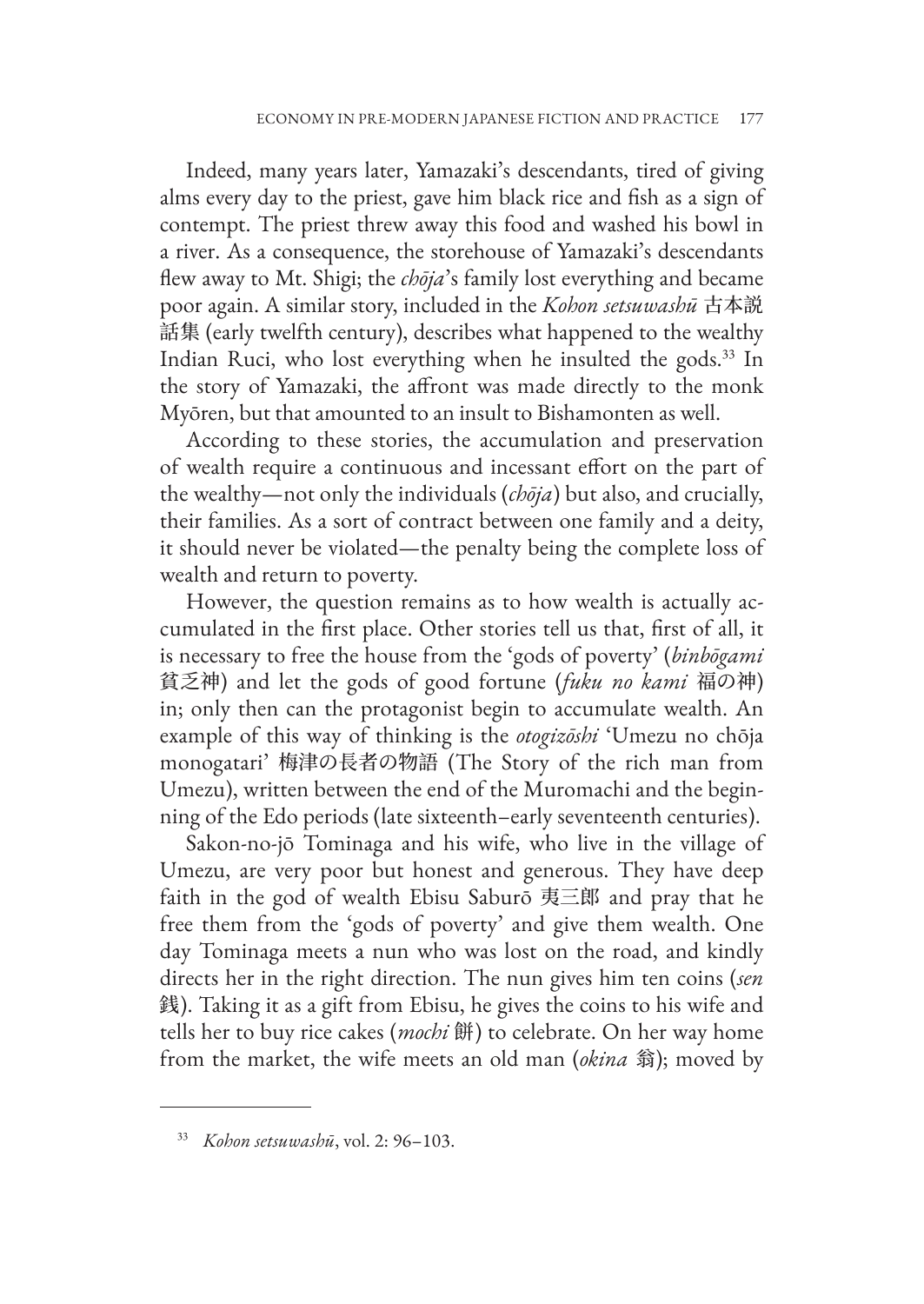compassion by the destitute and hungry old man, she gives him the rice cakes she had bought. The old man tells her: 'I will repay you soon' and leaves. That night, the husband and wife have a revelatory dream. The old man appears to them in his real form as the god Ebisu Saburō in person and tells them that he is going to give them wealth. First, however, he must rid their house of the gods of poverty that plague it. The story continues describing the battle between Ebisu and his allies (Inari 稲荷, Bishamonten, and their retinue) and the gods of poverty. At the end of a victorious battle, Ebisu tells husband and wife that, as a retribution for their honesty and faith, he will protect them. All together they held a banquet, attended also by the other gods of fortune (Daikokuten 大黒天, Jurōjin 寿老 人, Fukurokuju 福禄寿, Hotei 布袋). The good deities later defeat a band of robbers who try to assault the new rich couple. Eventually, the two protagonists become servants of an aristocratic family.

In other cases, the divinities can decide to give wealth to someone just as retribution for a simple act of kindness, without the need to engage in battles with other divine entities. A variant of the previous story, diffused all over Japan, involves the bodhisattva Jizō 地蔵. On New Year's Eve, a poor old couple goes to the market to sell straw hats (*kasa* 傘); it is a cold winter day, and it is snowing. Unfortunately, they are not able to sell anything, and go back home without even the money to buy *mochi* (rice cakes) to celebrate the end of the year. Along the way, the couple sees a set of six statues of Jizō. They think that the Jizō might be cold in that weather and decide to put the hats on the heads of the statues. Later, Jizō appears to the couple in their house and gives them pieces of gold as retribution for their kindness. In this case, the old couple did not really give up on anything in favor of Jizō, as they had made the hats to sell them at the market so that they could buy *mochi* to celebrate the New Year; at the end of the market day, the hats remain unsold and are therefore without any immediate value. Still, their kindness and solicitude toward Jizō's statues trigger the bodhisattva's intervention.

As we can see in these stories, one can become rich only upon the intervention of divinities of good fortune. Nevertheless, wealth is usually described as a gift that rewards a long and continuing attitude (honesty, devotion, kindness). Even though some stories tell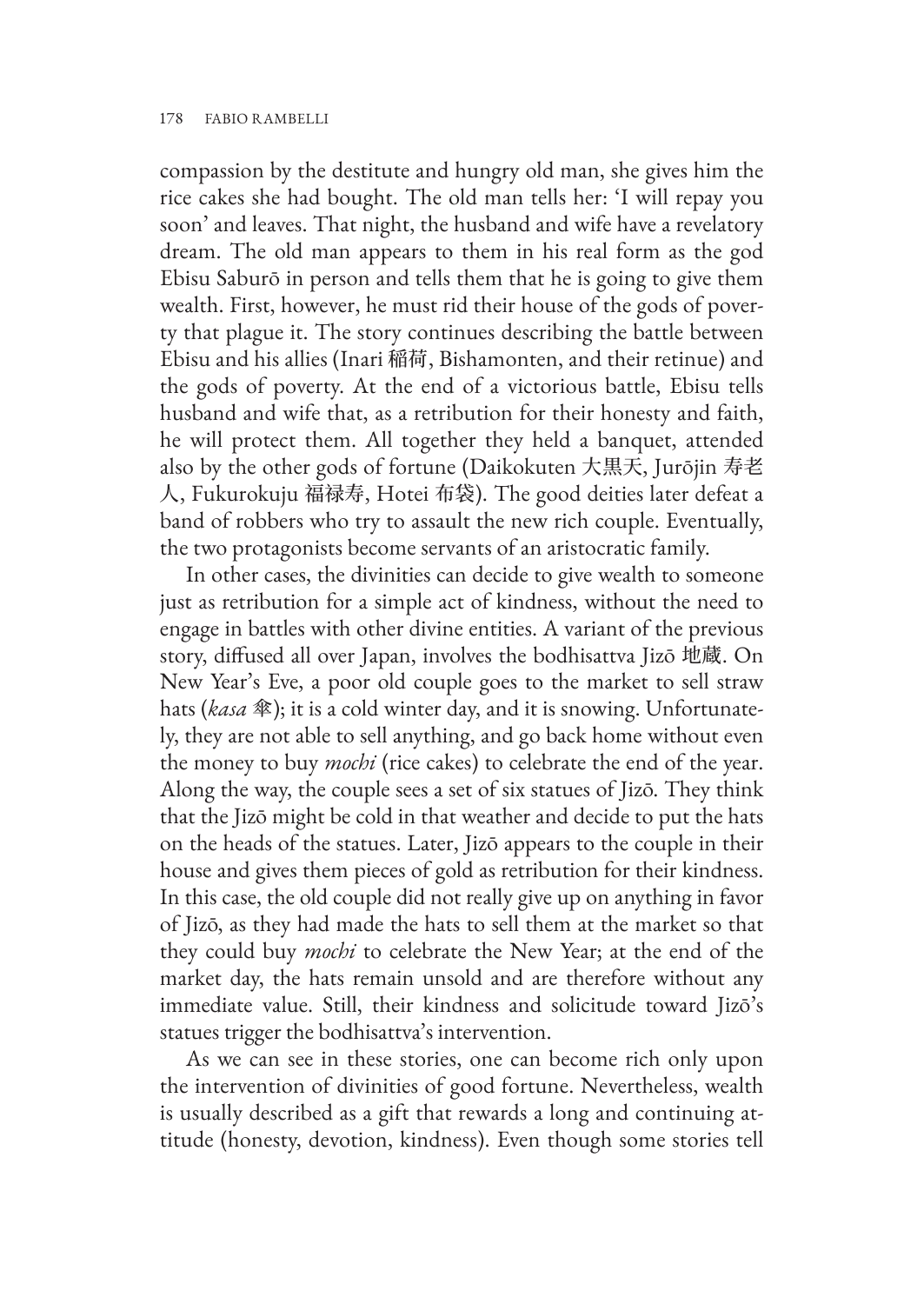of deities giving a precious gift (gold or in other precious objects) to a poor person or family, still, that gift alone is not sufficient to accumulate and preserve wealth.

One story in particular describes in detail the dynamics of original accumulation—the ways in which wealth is produced and preserved. It is the *otogizōshi* entitled *Daikoku mai* 大黒舞 (The Dance of the God Daikokuten), also known as 'Daietsu monogatari' 大悦 物語 (The Story of Daietsu), written between the late sixteenth and the early seventeenth century but based on a story appearing already in the *Konjaku monogatarishū* 今昔物語集 (early twelfth century).34 A certain Daietsunosuke from Yoshino in Yamato province was a deeply filial man. One day, during a pilgrimage to Kiyomizudera 清 水寺 in Kyoto, he saw the bodhisattva Kannon 観音 who told him: 'You are very filial, and the gods want to give you good fortune and long life. I want to give you wealth as well. On your way back home, you will see one blade of rice straw (*warashibe* 藁蕊): pick it up!' He does find it, but when he tries to pick it up, he has to fight an ogre (*oni* 鬼) who tries to take it away from him. Daietsunosuke eventually succeeds in wrestling the straw away from the ogre. Later, Daietsunosuke exchanges that straw with people he encounters along the way for other objects: first, three pears, then three robes, then a horse, and finally three pieces of gold. Daietsunosuke is now rich. One day, his house is visited by the god Daikokuten, who gives him several gifts: a wish-fulfilling jewel (*nyoi hōju* 如意宝珠), a magic hammer (*uchide no kozuchi*, which when used produces everything one desires), and a hat that makes one invisible—concrete symbols of fortune and wealth in the pre-modern Japanese imaginary. Later in the story, the gods of fortune protect Daietsunosuke from the assault of a gang of robbers. In the end, Daetsunosuke marries a 'princess' (a noble lady), the daughter of a court minister; together they have many children and live prosperous.

<sup>34</sup> *Konjaku monogatarishū*, fasc. 16 story no. 28.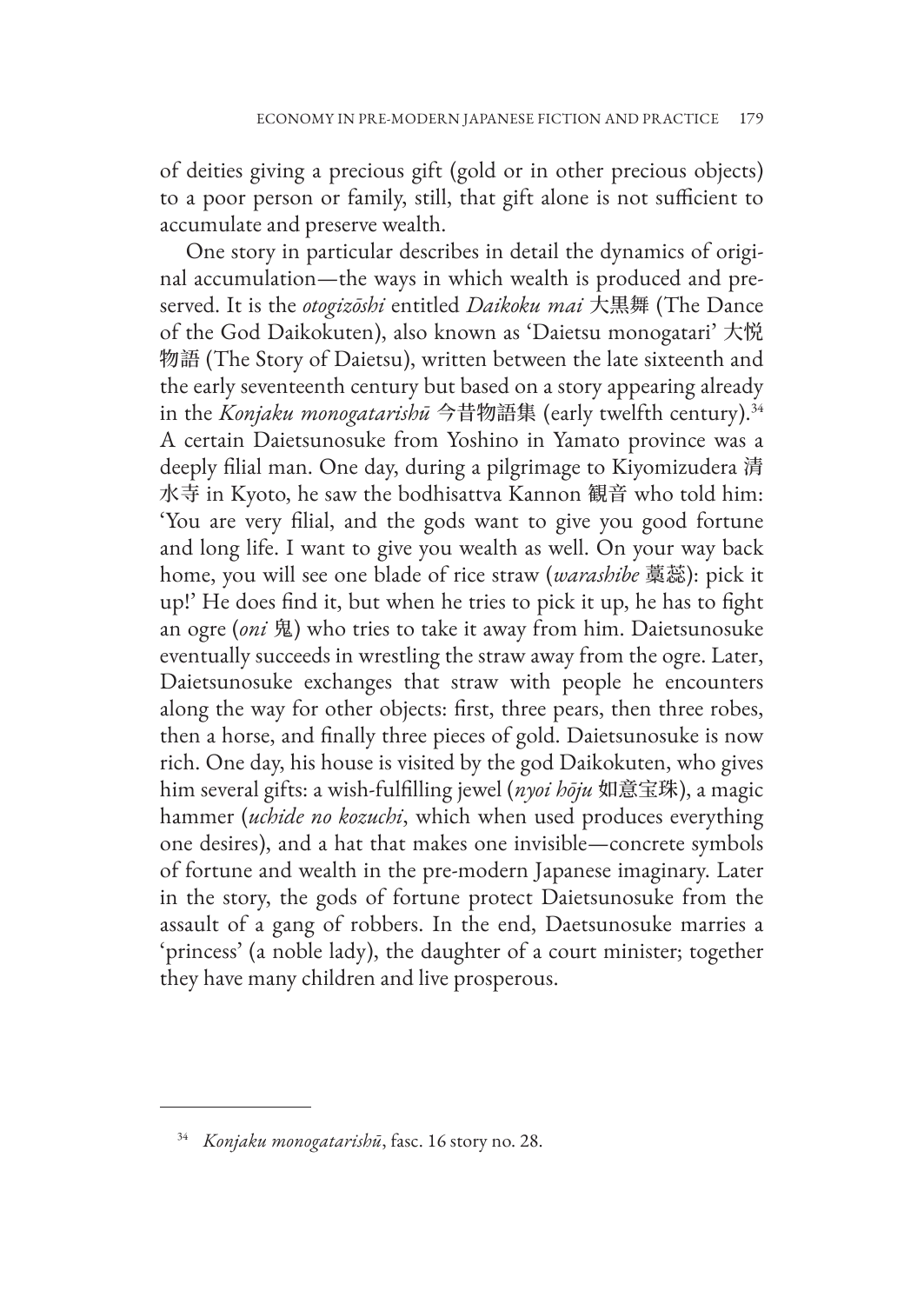#### Considerations

These stories assume poverty as the original economic condition for their protagonists, who are always poor at the beginning. In the stories, however, there is also an elusive realm of wealth and fortune on the background, associated with the aristocracy in the capital on the one hand and with the divinities in the invisible world on the other hand. The protagonists are only able to acquire wealth as a consequence of divine intervention, which invariably comes as retribution for their good behavior. As Komatsu Kazuhiko 小松和彦 explains, wealth or abundance (*tomi* 富) is envisioned as a result of good fortune (*fuku* 福), in turn generated by positive divine intervention. There is also a negative divine intervention (*yaku* 厄 or *wazawai* 災い), understood as a form of divine punishment (*shinbatsu* 神罰, *tenbatsu* 天罰 or *butsubachi* 仏罰) for evil behavior.35 In this sense, abundance and fortune are directly related to religious virtue (*toku* 徳) and merit-making (*kudoku* 功徳).36 In other words, when a poor person (*hinja* 貧者) accumulates religious merit (*toku*, *kudoku*), the deities intervene to bestow upon him (or, more rarely, her) good fortune (*fuku*), which results in wealth (*tomi*). At that point, the protagonist has become rich (*chōja*). According to these stories, then, merit-making generates economic profit; the language of religious virtue overlaps explicitly with that of economics. Wealth, however, is reversible. When the protagonists cease to accumulate religious merit, their wealth also disappears.

**FIG. 1** Structure of Buddhist economy

$$
\rightarrow \rightarrow \rightarrow \rightarrow \rightarrow
$$
 buddhas and *kami*  $\leftarrow \leftarrow \leftarrow$   
\n
$$
\uparrow \qquad \qquad \uparrow
$$
  
\n
$$
\uparrow \qquad \qquad \uparrow
$$
  
\n
$$
\uparrow \qquad \qquad \uparrow
$$
  
\n
$$
\uparrow
$$
  
\n
$$
\uparrow
$$
  
\n
$$
\uparrow
$$
  
\n
$$
\uparrow
$$
  
\n
$$
\uparrow
$$
  
\n
$$
\uparrow
$$
  
\n
$$
\uparrow
$$
  
\n
$$
\uparrow
$$
  
\n
$$
\uparrow
$$
  
\n
$$
\uparrow
$$
  
\n
$$
\uparrow
$$
  
\n
$$
\uparrow
$$
  
\n
$$
\uparrow
$$
  
\n
$$
\uparrow
$$
  
\n
$$
\uparrow
$$
  
\n
$$
\uparrow
$$
  
\n
$$
\uparrow
$$
  
\n
$$
\uparrow
$$
  
\n
$$
\uparrow
$$
  
\n
$$
\uparrow
$$
  
\n
$$
\uparrow
$$
  
\n
$$
\uparrow
$$
  
\n
$$
\uparrow
$$
  
\n
$$
\uparrow
$$
  
\n
$$
\uparrow
$$
  
\n
$$
\uparrow
$$
  
\n
$$
\downarrow
$$
  
\n
$$
\downarrow
$$

<sup>35</sup> See Rambelli, 'Buddha's Wrath'.

<sup>36</sup> Komatsu, *Fuku no kami to binbōgami*, 6–10, 90.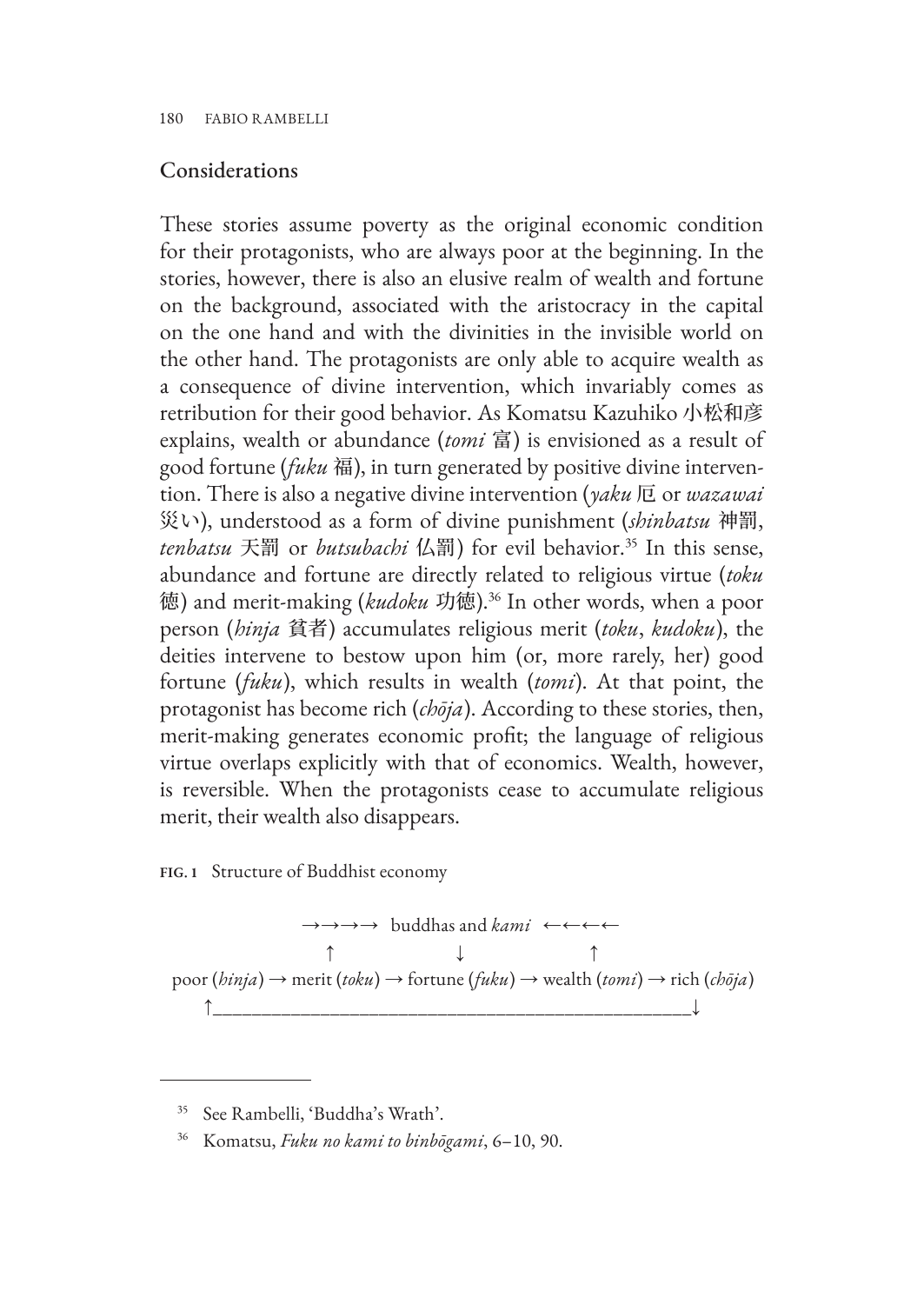Wealth is also the result of religious purification, $37$  expressed in these stories as expelling the gods of poverty and demons who prevent the protagonists from becoming rich. Historical documents suggest that *jinin* and *yoriudo* 寄人 were responsible for this kind of wealth-producing purifications,<sup>38</sup> envisioned as expelling the gods of poverty (*binbōgami*) to let the gods of fortune (*fuku no kami*) in. A number of divinities in Japanese religions specialize in the production of wealth. In addition to the seven gods of good fortune (*shichifukujin* 七福神: Daikokuten, Ebisu 恵比寿, Bishamonten, Benzaiten 弁財天, Fukurokuju, Jurōjin, Hotei), which appear as a set towards the end of the Muromachi period and became widely popular during the Edo period, we also find Inari, Kannon, Jizō, and in some cases also Fudō Myōō 不動明王 and Matarajin 摩多羅神. The cult to these deities was actively encouraged by religious institutions, which since the Muromachi period organized popular festivals with performances, sermons, and rituals.39

Wealth had to be protected from enemies, described as ogres (*oni*) or robbers. Many stories seem to imply that wealth in fact belongs originally to the demons, as in the case of Daietsunosuke, who wrestles away the piece of straw from an *oni*. The protagonists of these stories can accumulate wealth only upon permission by certain deities, who want to reward them for their devotion and morality. In this context, wealth is an ambiguous and potentially dangerous thing: a demonic feature 'domesticated' by Buddhist morality.

Another characteristic of wealth is that it rewards dominant and stereotypical ideas of morality and social behavior: faith and devotion in deities, filial piety, generosity, alms-giving, and pilgrimage to temples and shrines—always by members of the lower strata of society. At the same time, there was the idea that the upper strata of society were such because of their virtue and morality.

As Komatsu Kazuhiko notes, medieval literature offers virtually

<sup>37</sup> See Komatsu and Kurimoto, *Keizai no tanjō*; Komatsu, *Fuku no kami to binbōgami*.

<sup>38</sup> Komatsu, *Fuku no kami to binbōgami*, 74–75.

<sup>39</sup> See Miyata, ed., *Shichifukujin shinkō jiten*.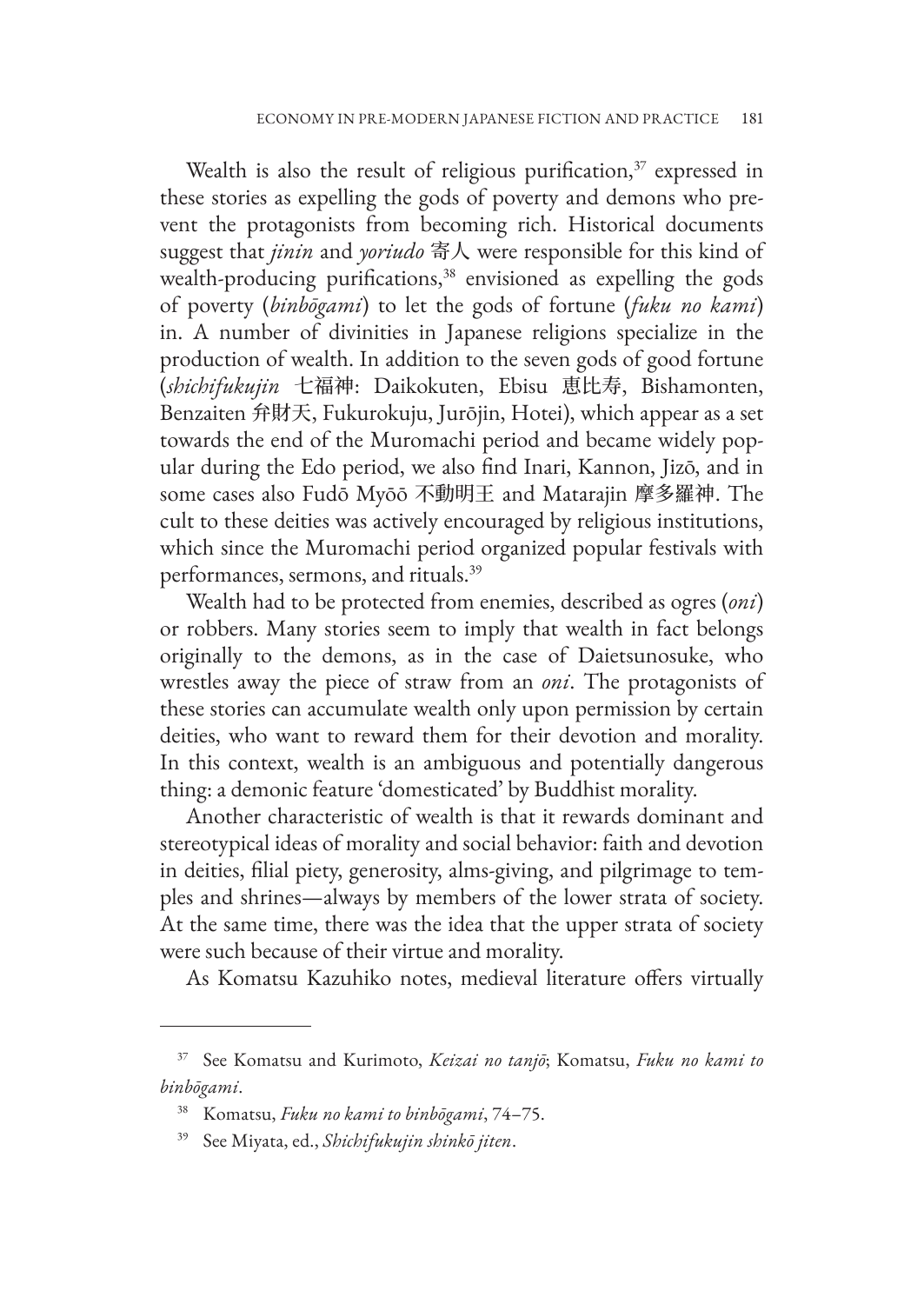no example of peasants who became rich simply by cultivating their land—or, we may add, because of their entrepreneurship. Komatsu divides stories of enrichment into two main categories: those about finding gold, and those about increasing cultivated lands. However, while the former group deals with the prosperity of the protagonist who is already a *chōja* or becomes one, the latter group recounts stories of failure and final impoverishment.<sup>40</sup> In other words, wealth is very often described as the result of non-agricultural, mercantile endeavors (trade and industry, with consequent accumulation of capital, expressed in gold, money, or rice); exchange is particularly important for the creation of value, seen here as economic surplus. Significantly, wealth is also presented as a result of divine intervention and magical powers: Daietsunosuke's increasingly profitable exchanges that ultimately yield him three pieces of gold out of the original blade of straw, can be only the result of magic (or of a successful series of imbroglios against gullible people). We see the close connection between wealth and magical operations also in Daikokuten's gifts to Daietsunosuke: in particular, the wish-fulfilling jewel and the magic hammer suggest the capacity to produce unlimited wealth, in the form of precious materials (gold) and precious objects produced out of nothing or through a transformation of ordinary, vile materials.

These stories seem to reflect the development of forms of protocapitalism, especially from the late fourteenth and early fifteenth centuries onward. In some cases, religious institutions or religious groups were active promoters of such new mode of production and generation of wealth;<sup>41</sup> in other cases, religious institutions were passive followers, attempting to give Buddhist meaning to processes of wealth formation which, in some cases, seemed to go against the fundamental precepts of the religion. As particularly evident in 'Daikoku-mai', wealth accumulated by the protagonist Daietsunosuke

<sup>40</sup> Komatsu, *Fuku no kami to binbōgami*, 105.

<sup>&</sup>lt;sup>41</sup> Among religious institutions actively engaged in trade and capitalist ventures, the cases of the Ritsu sect first and Zen sects later are well known. Some temples deprived of land prospered by holding markets and levying fees on trade routes.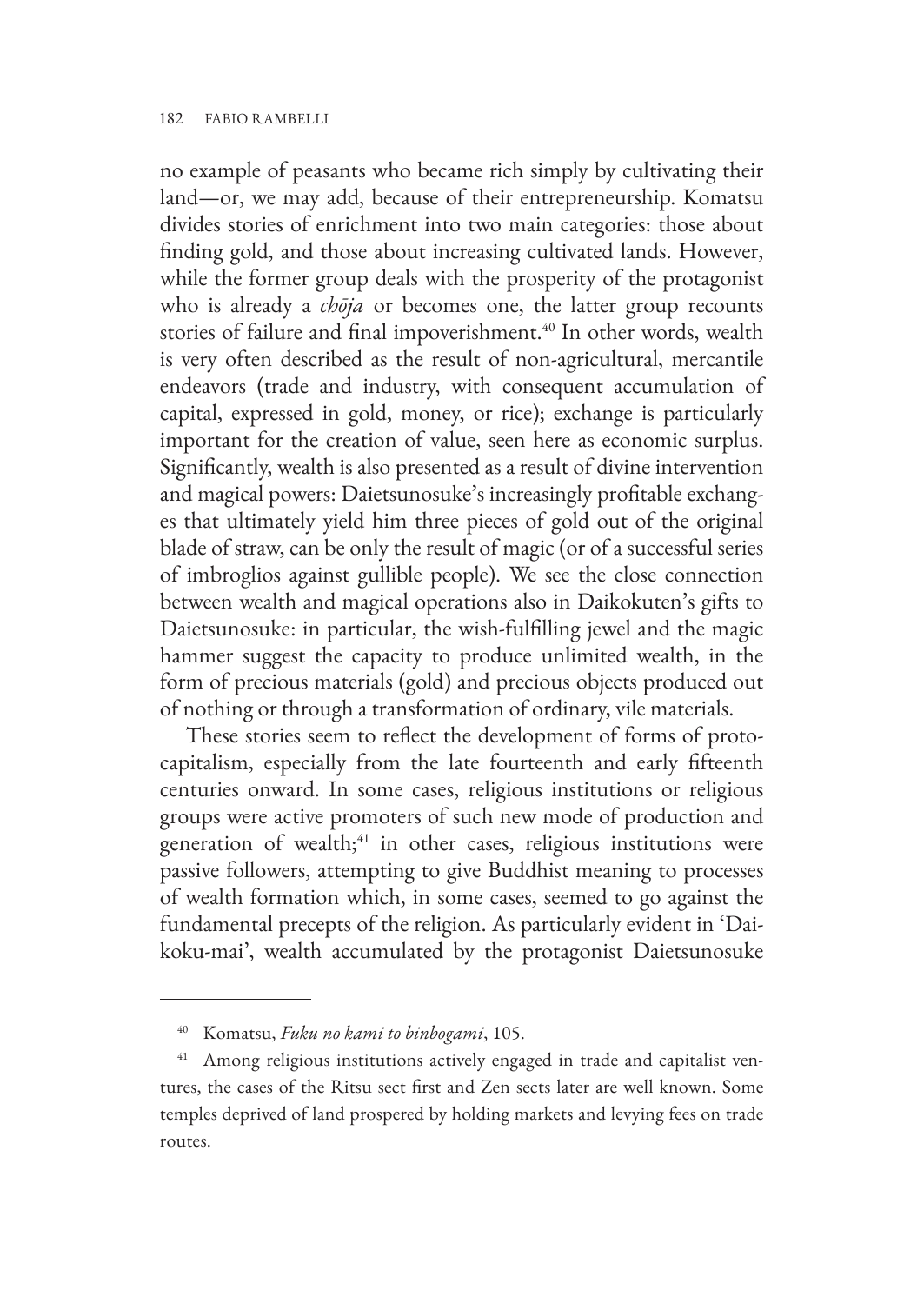results from a series of exchanges, which, while apparently governed by the logic of barter (based on reciprocity and mutual satisfaction of needs, and emphasizing the use-value of the goods exchanged), follow in fact a capitalistic logic of individual profit. While his trading partners seem to be happy with the barters they conclude, as they do need the objects Daietsunosuke offers them (and are willing to get rid of the objects they have as useless), Daietsunosuke is not interested in the use-value of the object he acquires; rather, his goal is pure profit, the accumulation of capital—wealth. In order to reach his goal, he is willing to exchange objects on the basis of an obviously unjust value: after a series of exchanges, one piece of straw ultimately yields three pieces of gold! It is not surprising, then, that the story presents the straw as a potentially demonic thing wrestled away from an *oni*.

In other words, it seems that to the authors of these stories, and perhaps also to their audience, the actual mechanisms of wealth production were not clear at all. By emphasizing supernatural intervention and magic tricks, and by describing a world of fairy tales (with deities, demons, and princesses), the stories ignore, or willfully misrepresent, the social and economic processes at play. We can probably see here the deeply conservative (if not explicitly reactionary) nature of this kind of narratives. This last point is also clear from another feature of these stories, namely, the fact that they envision the ultimate success of one's wealth acquisition as their protagonists' recognition by the imperial court, in particular in the form of a court title (Daietsunosuke marries an aristocratic woman), or with some type of affiliation with aristocratic circles (as with the old couple from Umezu). Elevation into the aristocracy was seen as a guarantee that newly acquired prosperity would last for several generations even though by the mid-Muromachi period, the aristocracy was generally impoverished and could not compete with the wealthiest merchants and the most powerful *daimyō*. The symbolic role of the aristocracy probably is an indication of the authorship of these stories, which were composed, as Komatsu Kazuhiko suggests, by priests and impoverished nobles.<sup>42</sup> On the other hand, we should also note

<sup>42</sup> Komatsu, *Fuku no kami to binbōgami*, 35.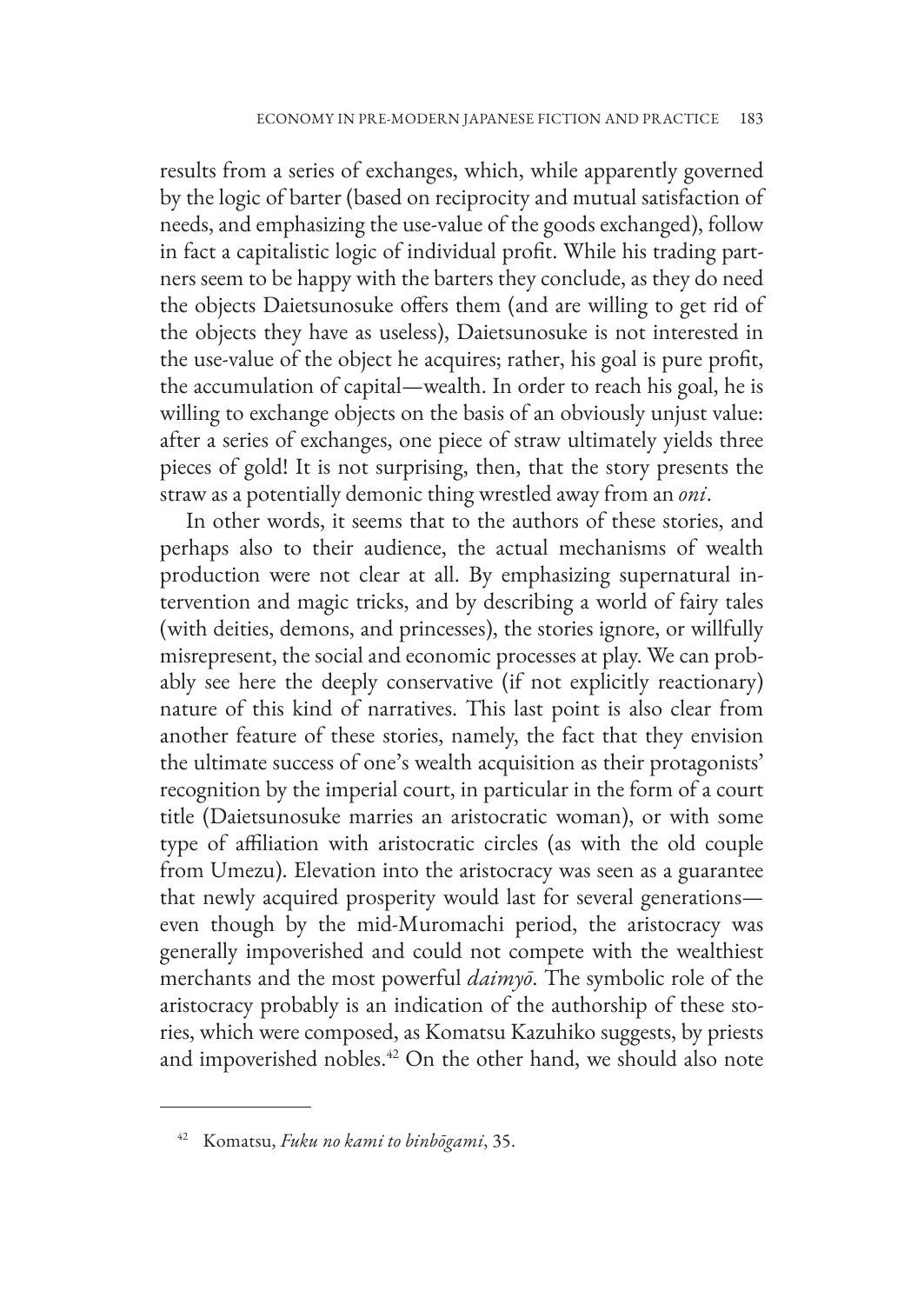that many professional guilds exercised their activities protected by official court titles and affiliations; in this sense, at least, these stories also reflect one aspect of later medieval social and economic reality.

In all these stories, one also notices the apparent coexistence of two different economic modes: one is quasi-capitalist, and the other is one of subsistence tempered by magic. In the first mode, proper to temples and shrines and aristocratic families envisioned as centers of stable wealth, the accumulation of capital is done for the sake of its reproduction; this mode remains in the background of the stories and is never discussed in depth or problematized. The second mode is essentially non-capitalist: it presupposes a subsistence economy, in which the acquisition of wealth can only be explained through divine intervention as retribution of merit. If the protagonists of these stories are able to keep up the mechanism of sacred economy (merit wealth—offerings—merit—wealth—offerings etc.), they will be able to join the ranks of quasi-capitalist social groups. If they fail to do so, they will return to the realm of subsistence and poverty. Even so, the quasi-capitalist mode tends to be temperate, at least according to our contemporary standards. For example, accumulation is potentially infinite, but infinite wealth is never sought for; wish-fulfilling jewels and magical hammers are almost never used, and when they are, it is always for limited goals. Indeed, the acquisition of infinite wealth is almost unthinkable in this context—a grotesque manifestation of greed, rather than the fulfillment of a divine promise. Instead, the goal in most stories seems to be the protagonists' co-optation into the aristocracy and, therefore, into the realm of stable wealth. This general attitude changed during the Tokugawa era, when merchants' greed came to be emphasized and openly criticized (as we will see below).

Let us now consider more in detail the role of religious institutions in the production of wealth. The case of the ascetic Myōren in the *Shigisan engi* is interesting because it summarizes several aspects of religious intervention in the economic arena according to the medieval Japanese imaginary. In the first scroll (and in other versions of the story), Myōren is the agent behind the accumulation of wealth by the *chōja*. As such, he benefits from the latter's wealth through the daily donations he receives. When the *chōja*'s family breaks the original contract, Myōren makes further profits from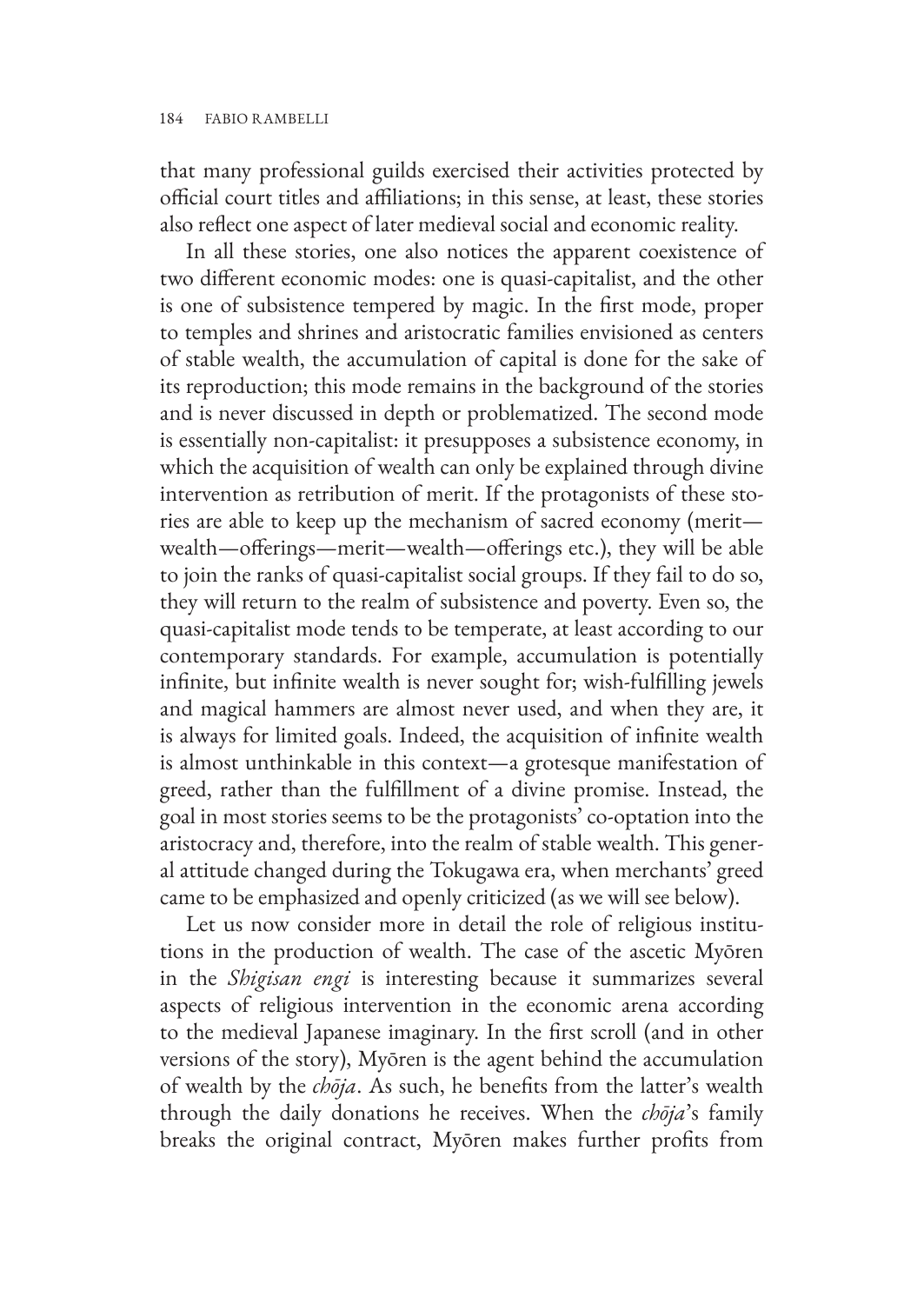the *chōja*'s storehouse. The other episodes of the painted scroll deal more directly with the symbolic capital accumulated by Myōren. The second story tells how Myōren has become famous at court because of the miracle of the flying bowl and is requested to perform a ritual to heal Emperor Daigo 醍醐天皇; he succeeds, and presumably gains further symbolic (and material) capital. Finally, the third story tells how, many years after the death of the ascetic, the remains of the storehouse flown to Mt. Shigi by Myōren's bowl are still endowed with miraculous power, and those who collect a splinter of wood from what is left of the structure will acquire wealth.

Other stories present a less indirect, but still very concrete, intervention of religious institutions in the production of wealth: they describe rituals at temples and shrines and religious objects such as talismans and amulets sold in temples. In these cases, people's hopes for wealth generated an economy of religious commodities (goods and services); moreover, wealth was always the result of religious faith and devotion, and the acceptance of religiously and politically authorized social norms. The role of religious institutions was thus very important, ranging from providing background moral codes to specific ritual services to the circulation of symbolic capital and goods.

More theoretically, these stories present religious institutions as mediators in exchange processes taking place between the visible world and the invisible realm of divinities and spirits. Temples were like investment banks: they identify where to invest (a deity, a ritual, an object, etc.) and how much (the amount of the offering), manage the investments (through ritual activity), and distribute the profits (salvation and/or worldly benefits). We could summarize the process as follows: the donor gives offerings to a priest or a religious institution, which in turn gives it to the buddhas or *kami*; in retribution, the divinities bestow wealth and success upon the donor. The donor has the obligation to give back part of his newly acquired wealth as a sign of gratitude; if he or she fails to do so, they will lose everything. It is interesting to note that this process of generation of wealth as described in popular narratives is essentially similar to actual economic processes taking place at temples and shrines, especially those concerning interests on loans (*jōbun*) and fees, as discussed above.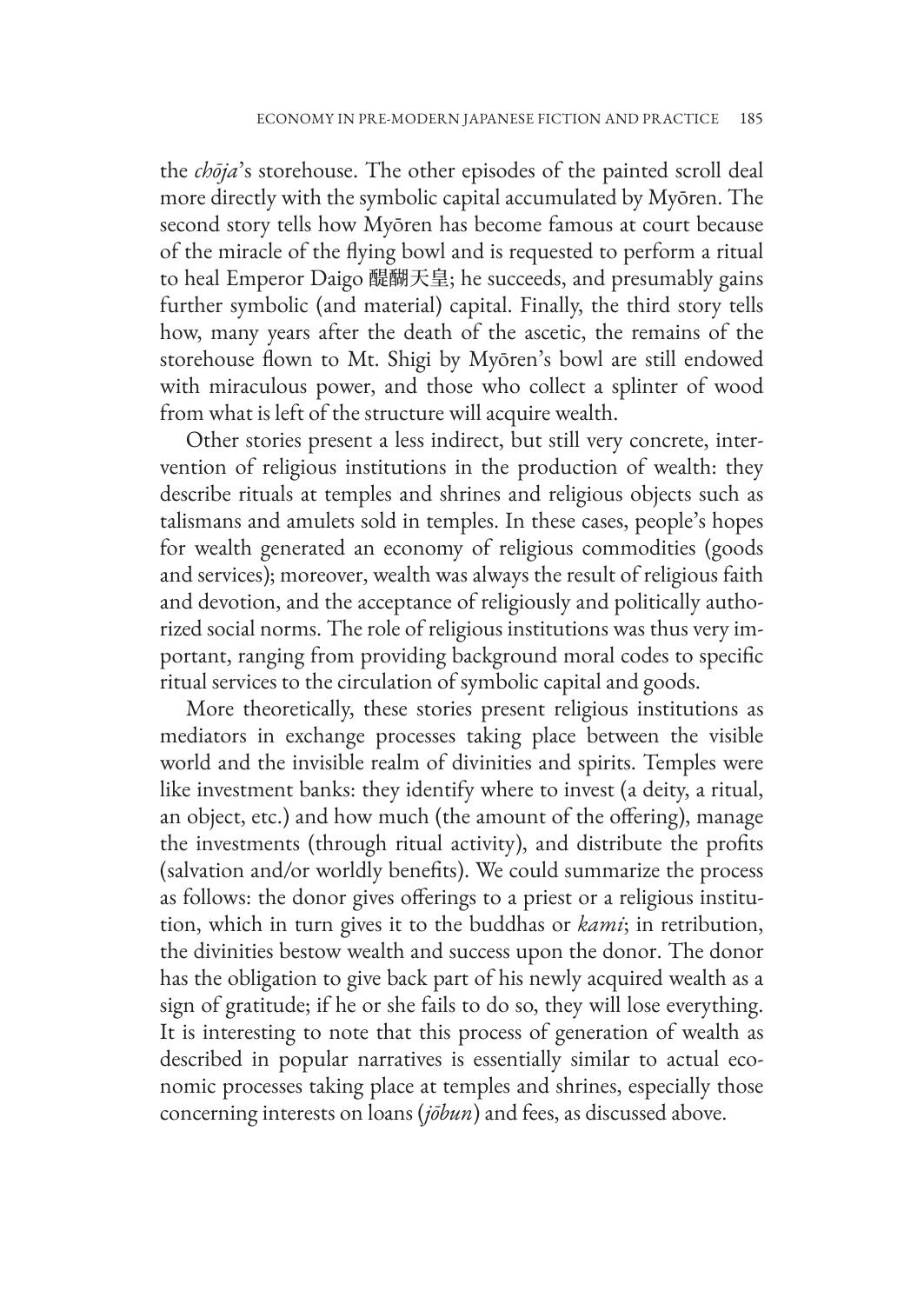#### Wealth, Power, and Resistance

A significant portion of economic practices in medieval Japan was carried out by members of specific groups, known as *jinin* (lit., 'people of the *kami*') and *yoriudo* or *shuto* 衆徒, the lower members of the religious hierarchy at shrines and temples, respectively, and by itinerant religious specialists such as *yamabushi*, *hijiri*, and *oshi*  $($ or *onshi* $).$ <sup>43</sup>

*Yoriudo* and *jinin* were typical figures created by medieval Buddho-Shinto institutions in order to support their attempt to impose some kind of hegemony over their vast and scattered land possessions and economic interests. *Yoriudo* and *jinin* usually came from the upper stratum of the peasantry (*hyakushō* 百姓). They entrusted their lands to religious institutions, and in exchange received several benefits: they controlled and supervised agricultural labor and production; were involved in transportation, commerce, and loans; and secured the capital necessary for building and rebuilding temples, sacred objects, and the performance of rituals. They were also technicians, responsible for engineering works (dams, field terracing) that improved agricultural production. At times, they were also employed as a sort of police/military corps of temples and shrines. Thus, the *jinin* were responsible for economic developments in religious estates, and at the same time they were the defenders of the social and economic order.

The *jinin* were not only concerned with production, technology, art, or coercion; they also attempted to create social consent in the estates (*shōen* 荘園), as a way to ensure a higher docility and more efficiency in social control and economic production. For example, when a large religious institution from the Nara-Kyoto area acquired a new estate, *jinin* and/or *yoriudo* were dispatched there and built a new temple or worship hall (as a branch of the main temple in

<sup>&</sup>lt;sup>43</sup> There is an extensive literature on these figures in Japanese scholarship, and a growing information in other languages as well. My reconstruction here is mostly based on Amino, *Nihon chūsei no hyakushō to shokunōmin*, especially pages 259–333; and Kuroda, *Jisha seiryoku*, 159–64.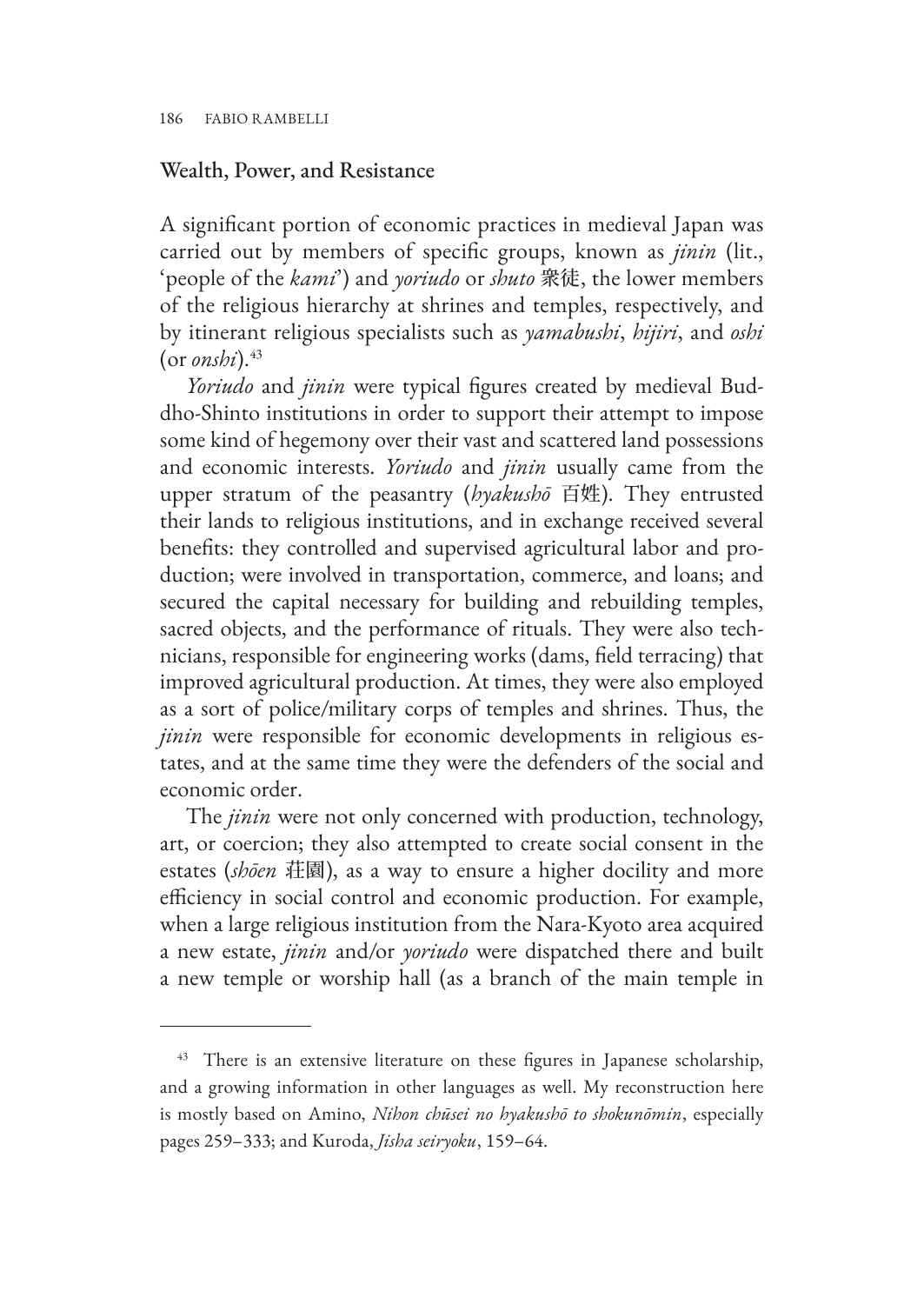the capital) and a new shrine (a branch of the temple's protector's shrine). Then, they explained to the residents the relation between their local deity and the new deities on the basis of the fundamental principle of medieval Japanese Buddhism, according to which Japanese *kami* were local manifestations of specific buddhas and bodhisattvas (a principle known as *honji suijaku* 本地垂迹, lit. 'original ground and its manifest traces'). The *jinin* also developed and organized public events and rituals, such as the *ta-asobi* 田遊び ('ricefield plays', festivals that took place in the countryside at New Year's or during planting season). These new rituals were instrumental in the creation of a sense of community and hierarchy in the locale by connecting it with more general orders of significance: the region, the network of the main temple, Japan, and finally the entire cosmos. In this way, a cosmic order was superimposed to a local hierarchy (in a way not dissimilar from what already happened at court); by participating in the ritual everyone knew their own position not only in the *shōen* but also in the entire cosmos.<sup>44</sup>

What I am suggesting here is that *jinin* and *yoriudo* (and *hijiri*, *yamabushi*, *oshi*, and other itinerant specialists) were the main protagonists of the attempt to establish a sort of Buddho-Shinto hegemony in medieval Japan; they could even be assimilated to what Antonio Gramsci called 'organic intellectual'—people directly responsible for establishing the hegemony of a certain ruling bloc. The *jinin* were not just imposing alien ideas and rituals of domination to newly acquired estates in far-flung locales. Themselves people from the low-middle classes, but at the same time unstable allied with major temples that were controlled by the aristocracy and the leading samurai families, the *jinin* were responsible for the negotiation of values among various social groups and interests which produced a veritable hegemony. They played an important role in the formation and development of economic ideas and practices in medieval Japan, mediating between doctrinal discourses (which usually do not provide specific managerial instructions) and popular practices (such as the *hatsuho* system).

<sup>44</sup> See Satō, 'Wrathful Deities and Saving Deities'.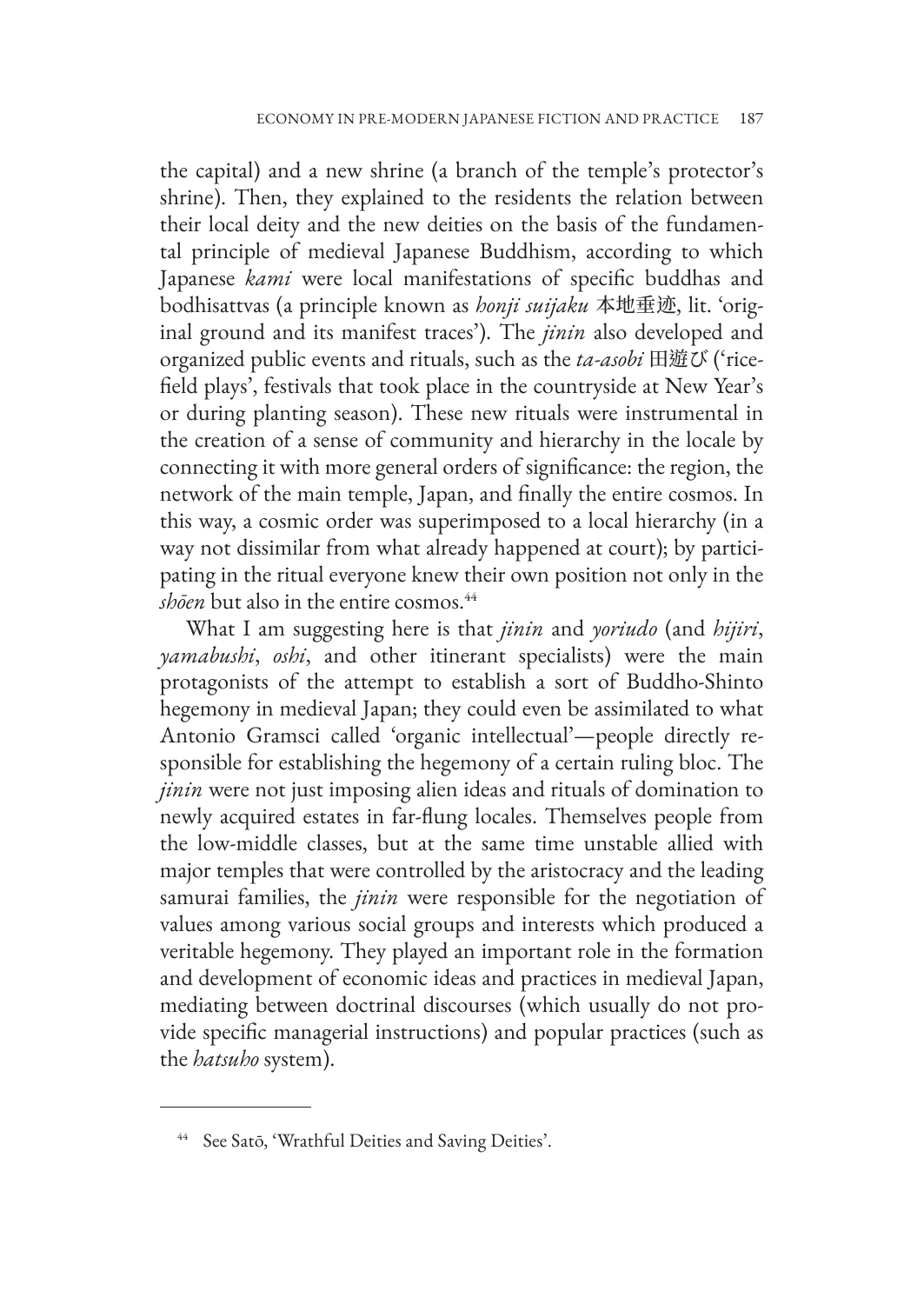Religious institutions thus were the ultimate guarantors of economic profit and wealth, envisioned as manifestations of the benevolence of the deities and, therefore, signs of future salvation. At the same time, devout people were encouraged to provide economic support to religious institutions in exchange for wealth and salvation. It was a full-fledged system of exchange, in which worldly wealth was exchanged for supernatural protection and benefits, which in turns generated additional worldly wealth. For example, in 1498 the residents of the estate (*shōen*) of Ikaruga (Harima, in present-day Hyōgo prefecture), belonging to the Hōryūji, afflicted by an invasion of insects, asked the temple for help; the priests performed the Hyakuza Ninnō Lecture at the temple and distributed talismans in the *shōen*, and succeeded in eliminating the insects.<sup>45</sup> Chōgen (1121-1206), the *hijiri* known for his successful fund-raising for the reconstruction of the Tōdaiji, wrote: 'the temple performs rituals (*kitō*) for the estate, and the estate provides for the temple.'46 The mediating role of religious institutions, which determines the status of all involved in the religious economy, is explained by a statement attributed to Suwa shrine, according to which its main deity, Suwa Daimyōjin, speaks through the priests (*kannushi* and *ōhōri*) who are its emissaries.<sup>47</sup> Those who accept this vision of society receive positive retribution (wealth in certain cases and rebirth into paradise for all), whereas those who reject it will be punished by the deities in a terrible and cruel way. For example, Ban'a 鑁阿 (?-1207),<sup>48</sup> a Shingon monk dedicated to the organization of *shōen* estates and to religious activities against *mappō* 末法 (the End of the Dharma), told managers and peasants of the Ōta *shōen* in the province of Higo (present-day Nagasaki prefecture) that the cultivation of newly reclaimed lands and the payment of annual taxes to the temple were the best deeds to be performed in order to acquire merit; however, should they not obey the orders of the temple officers, they would receive punishment from all

<sup>45</sup> Abe and Ōta, eds., *Harima no kuni Ikaruga-shō shiryō*, 24.

<sup>46</sup> *Kamakura ibun*, vol. 2, no. 621, 45–46.

<sup>47</sup> *Azuma kagami*, vol. 1, 247.

<sup>48</sup> On Ban'a, see *Mikkyō Daijiten*, 1826 b–c.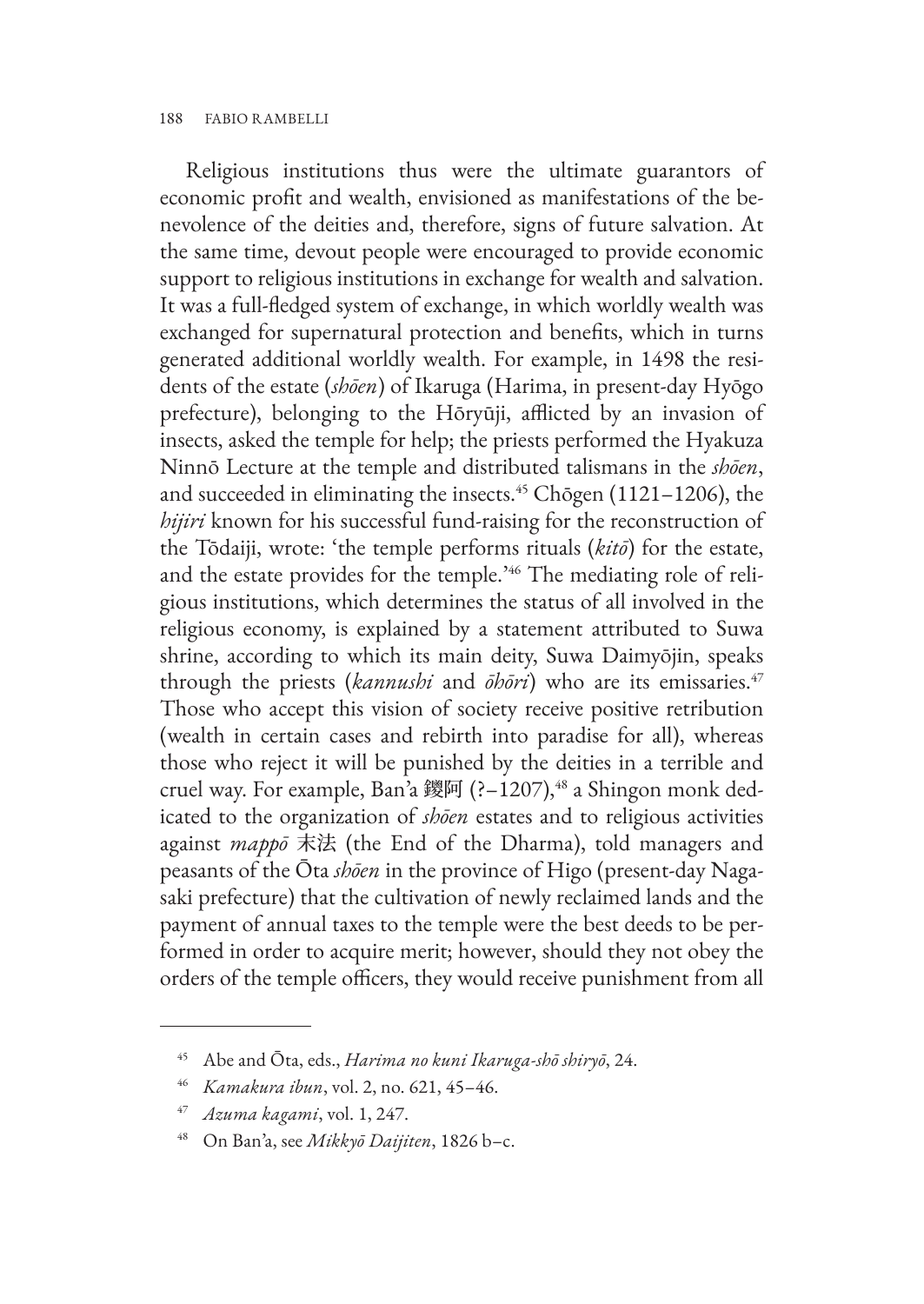buddhas, all *kami*, and even from the saint Kōbō Daishi.<sup>49</sup> Chōgen again wrote in a document addressed in 1192 to the managers and peasants of a *shōen* belonging to the Tōdaiji that the enemies of the temple 'will become lepers in the present life, and will fall into the Uninterrupted Hell in the next.'50 Monks performed official rituals of witchcraft and black magic (*juso* 呪詛) against those who did not comply with the economic or political rules of religious institutions.51 Again, it is interesting to note the extent to which economic practices and social ideology where connected to soteriology; it is also remarkable that the interlocking of these religious and economic discourses continued for centuries.

At this point we should ask ourselves what was the actual efficacy of the religious ideology connecting work, wealth, and salvation. Did everyone accept it at face value? Or do we see instances of rebellion and skepticism? Some people chose indeed to reject the religious/ economic ideology of the main temples. The various forms of refusal to worship the local deities, known as *jingi fuhai* 神祇不拝, an important feature of the system of domination of the *shōen* manors, as emphasized by Kuroda Toshio 黒田俊雄, Taira Masayuki 平雅之, and Satō Hiroo, were not animated only by a new form of spirituality, but were challenging at the roots the system of domination of the main temples. Many land stewards (*jitō*), in particular, seemed to subscribe to the *jingi fuhai* positions: they openly questioned the sacredness of the temple lands and tried to capture the profits they generated.<sup>52</sup>

Many people in the provinces also seem to have questioned the association between wealth and virtue proposed by religious institutions. Several popular legends concerning the murder of strangers

<sup>49</sup> *Kamakura ibun* vol. 2, no. 575, 3–5.

<sup>50</sup> *Kamakura ibun*, vol. 2, no. 621, 45–46.

<sup>51</sup> See Rambelli, 'Buddha's Wrath'.

<sup>52</sup> On the phenomenon of *jingi fuhai*, see Rambelli, '"Just Behave as You Like"'; Kuroda Toshio, *Nihon chūsei no kokka to shūkyō*, especially pages 257–62; and Satō Hiroo, *Nihon chūsei no kokka to bukkyō*, 89–109; *Kami, hotoke, ōken no chūsei*, 89–177; *Kishōmon no seishinshi*, 148–82.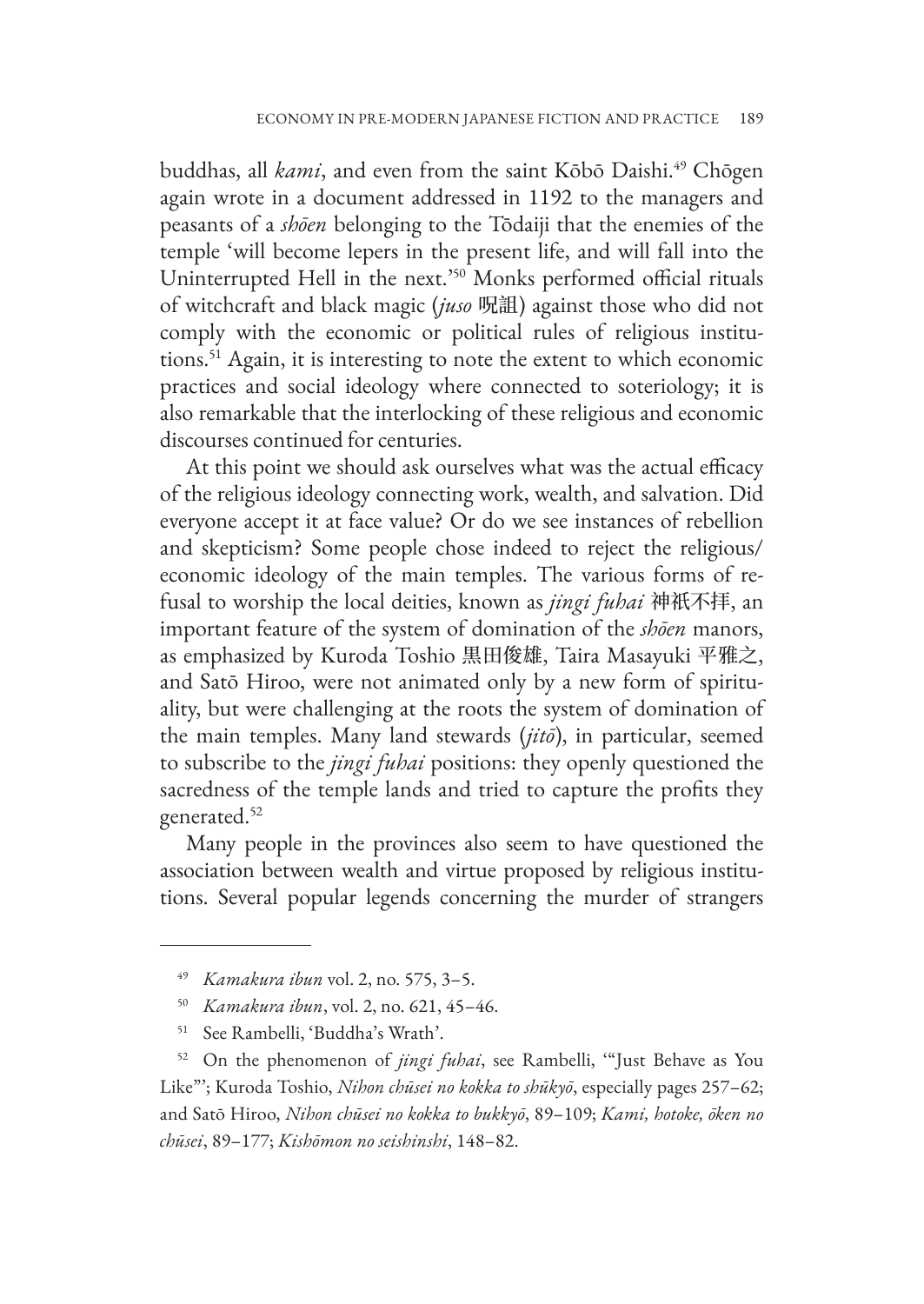visiting remote villages (a genre known as *ijingoroshi* 異人殺し), which flourished during the Edo period, have an economic meaning.<sup>53</sup> They explain the sudden wealth of members of the village community as a result of the appropriation of gold and other valuables taken from murdered strangers. These strangers were often itinerant priests or *yamabushi* who brought to the isolated village Buddhist ideas and practices and different visions of society—visions that were in a way or another authorized by the *bakufu* and the religious institutions. Murder stories reveal a spirit of resistance against the political and religious establishments and the translocal economy they supported. In these narratives, wealth is often the result of interference from the outside world, the consequence of a crime, something that disrupts the traditional life of the village. Furthermore, Carmen Blacker describes how traditional village society criticizes sudden wealth, often a feature of newcomers to the village, and ostracizes its holders, by attributing it to black magic such as the manipulation of foxes and badgers, who take away vital energy and wealth from the other villagers.<sup>54</sup>

A well-known story for the Edo period, entitled 'Nakano chōja' (The wealthy man from Nakano), exemplifies a number of these elements. A merchant became rich with his trade in horses, and gave most of his profits to the bodhisattva Kannon at Sensōji 浅草寺. As retribution, one day he found a big pot full of gold coins under the floor of his house. He became overly attached to that gold; he turned greedy and stingy, and gold kept accumulating. In order to protect his new wealth, he decided to bury the gold in the woods, then he killed all the servants who had helped him in order to keep secret the treasure's location. However, one day, at the eve of his daughter's long-awaited marriage ceremony, the girl is abducted by the spirits of the murdered servants, turns into a snake, and kills herself in a pond. This story is an Edo period version of an earlier, Muromachi period narrative, inspired by a real person, Suzuki Kurō (1371–1440), known for his piety and generosity. The Edo period version focuses on the death of the protagonist's daughter (apparently a real event)

<sup>53</sup> Komatsu, *Ijinron: Minzoku shakai no shinsei*.

<sup>54</sup> Blacker, *The Catalpa Bow*.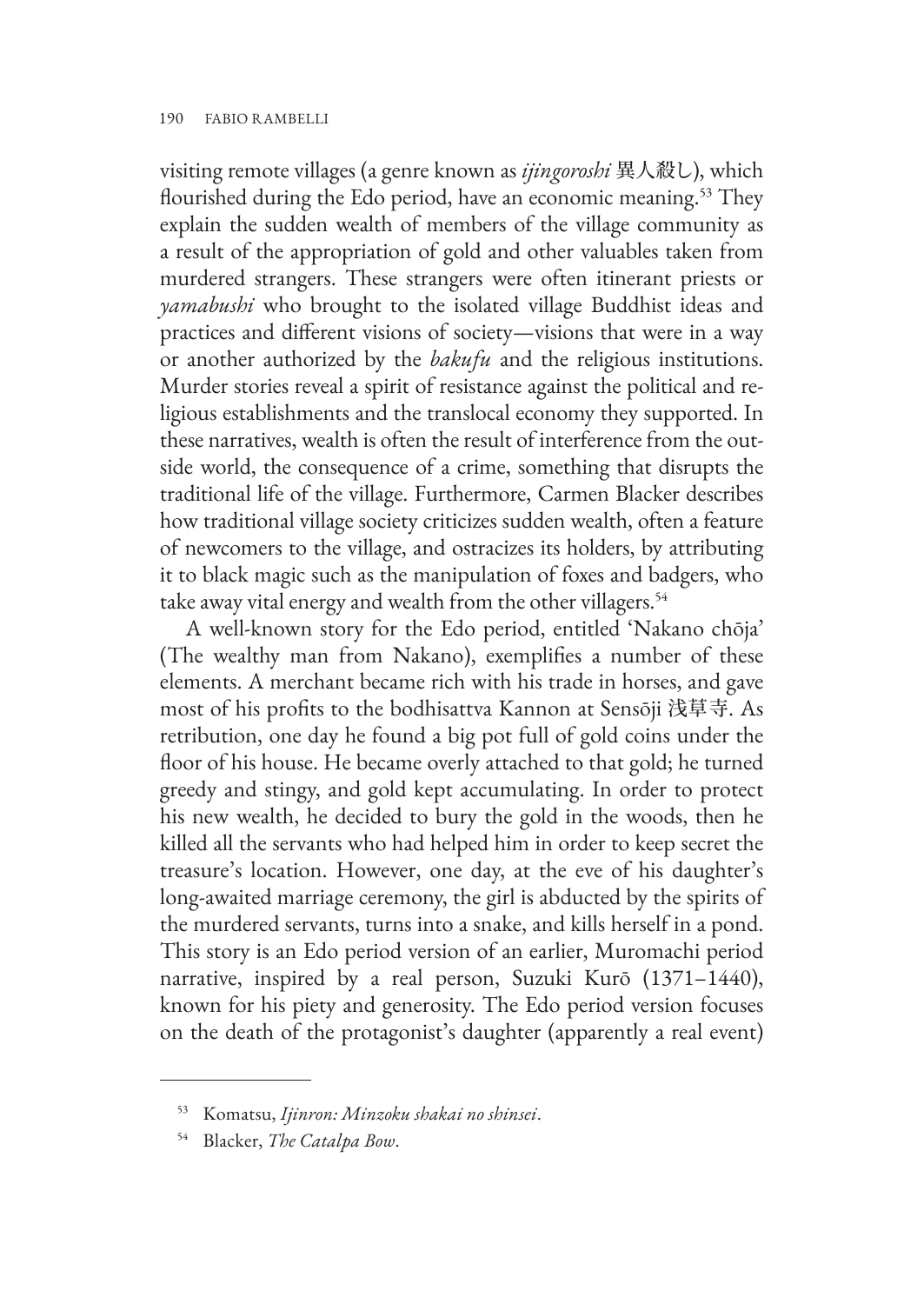and seems to question the medieval logic of wealth as retribution for good behavior. If Suzuki was so pious, the anonymous author seems to wonder, how could his beloved daughter die? There must be a hidden dimension to the events, envisioned as abnormal attachment to wealth that generates murder, which is turn compensated karmically by the death of a beloved person.

In other words, we see in these later stories attempts to describe the workings of capitalism within a pre-capitalist, static society. Wealth is no longer the result of piety, but the consequence of a crime that corrupts people and haunts their communities. Often represented by money (as opposed to land or rice), wealth now comes from the outside and disrupts old traditions and ways of life. It concentrates in a few individuals, depriving the majority of the villagers of their meager income. In other words, whereas a few grew richer, the majority becomes poorer. It is interesting to note that such a new cultural situation is often dealt by traditional societies in religious terms—as the result of black magic or the intervention of some evil supernatural entity, in a situation analogous to the one described by Michael Taussig in modern South America.55 We could also see these later, Edo period stories, as belonging to a different discourse, in which Buddho-Shinto divinities and their institutions are no longer in charge of controlling the bestowal of wealth; rather, wealth is seen as a negative force coming from greed, murder, and black magic. This vision is in stark contrast with the typical understanding, according to which wealth results from merit-making (moral actions) and is bestowed by gods (often, the seven gods of good fortune or *shichifuku* $j$ *in*) in a sort of cargo-cult.<sup>56</sup>

#### Concluding Remarks on the Buddho-Shinto General Economy

By now it should be clear that religious institutions controlled, more or less directly, an enormous amount of wealth. Part of it was

<sup>55</sup> Taussig, *The Devil and Commodity Fetishism in South America*.

<sup>56</sup> See Rambelli, 'Sea Theologies'.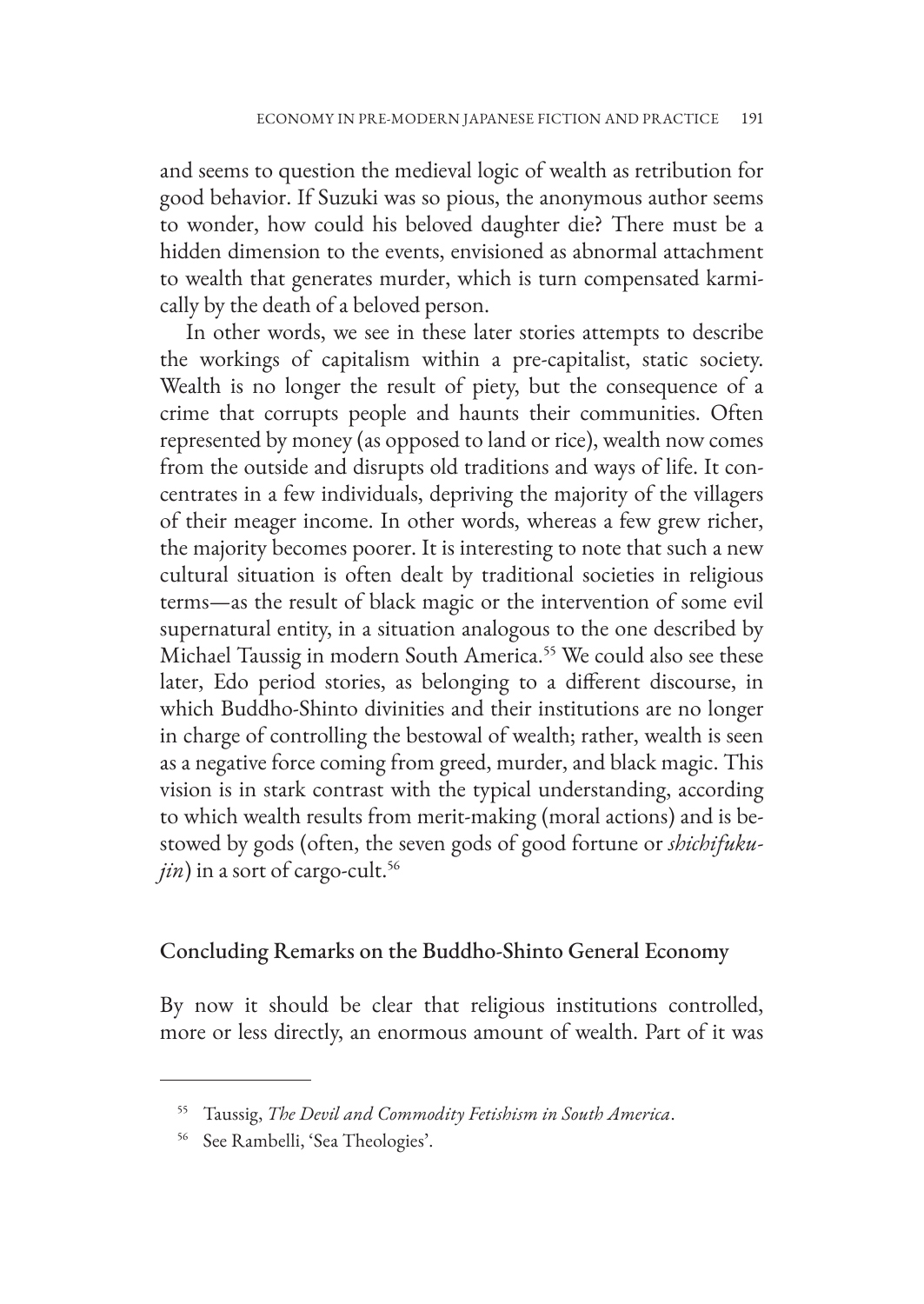reinvested and kept circulating (*suiko*, *kashiage*, *shidōsen*, etc.), but another part was 'unproductive': used in countless rituals, consumed to maintain temples and clergy, stored away in the form of precious objects without clear market value. Represented in this way, the medieval Buddhist economy does not seem to respond to any economic rationale. This is a case of what Georges Bataille called 'general economy', whose primary object is 'the "expenditure" (the "consumption") of wealth, rather than production.'57

The general economy of religious institutions was based on several orders of offerings gravitating, as we have seen, around the 'superior portions' (*jōbun*)—the symbolic core of the entire system. The superior portions were donated (extorted?) in order to be eliminated from the secular market, an enormous mass of capital, accumulated by religious institutions and in part destroyed through ritual transfer to the invisible world of buddhas and *kami*. In this respect it follows the description provided by Georges Bataille. However, we find two important differences: first of all, not all the surplus collected by religious institutions was destroyed; a certain amount of it was actually returned to the secular market as loans with the ultimate goal to increase the yield of religious profits—ideally, the more religious institutions loaned, the more they would acquire in an endless escalation of surplus and expenditure. Secondly, profit was infused back in society as wages for professionals and laborers and purchases for the temples and their residents. Rather than with an 'accursed share', Buddhist general economy seems to be dealing with a 'blessed share'—whose expenditure would result in higher productivity and widespread wealth.<sup>58</sup>

Such expenditure was utilized to secure/display the incessant intervention of deities in the realm of production. Agricultural harvest,

<sup>57</sup> Bataille, *The Accursed Share*, vol. 1, 9.

<sup>&</sup>lt;sup>58</sup> This is indeed the argument proposed in the early Meiji period by maverick activist monk Sada Kaiseki (1818–1882) in his discussion of the positive economic role of temples for the society at large. See Rambelli, 'Sada Kaiseki: An Alternative Discourse on Buddhism, Modernity, and Nationalism in the Early Meiji Period'.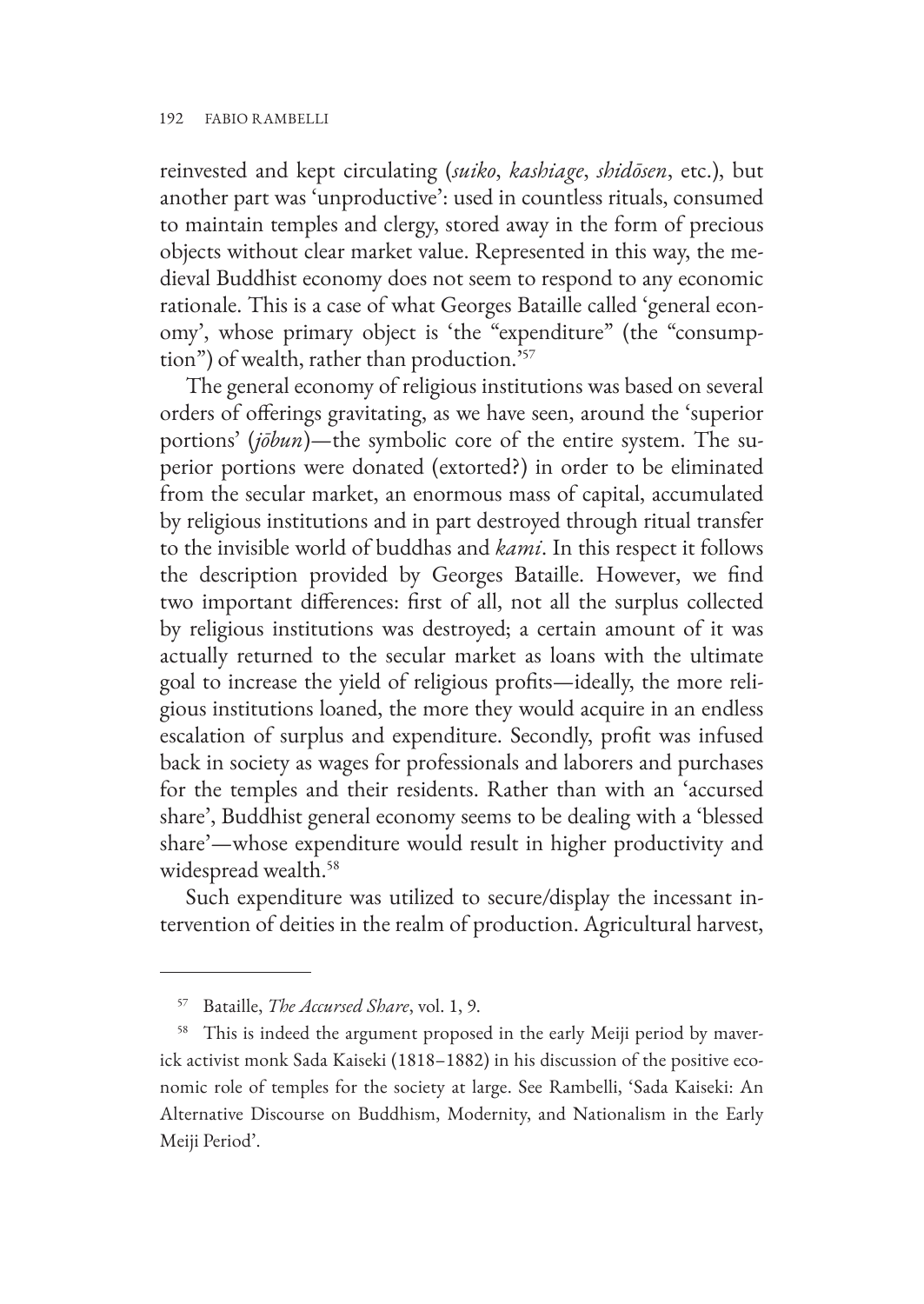industrial products, fish and meat were conceptualized as the result of the sacred power of the 'first produce' of various kinds loaned to the producers by religious institutions. In this way, economic yield and surplus were explained in religious terms and religious institutions were able to play an important role in the economy and everyday activities of medieval Japanese society. In other words, the very presence of sacred surplus was used, in a circular, paradoxical way, to justify the existence of religious institutions managing/destroying it. I would like to propose a number of functions played by the wealth accumulated by religious institutions—and a more sustained and systematic investigation will probably identify more.

- 1. Economic functions: construction and maintenance of temples, shrines, statues, and ritual objects, honoraria for religious professionals for their ritual services, salaries for menial workers in the temples, etc. generated an economic field of sizeable proportions: jobs, whose salaries generated purchases, and therefore trade, production, etc. This factor should not be underestimated. In addition, even apparently 'unproductive' offerings consumed in rituals were actually thought to result in higher productivity—a small investment for a great profit (as described by the *Shinnyokan* and other medieval texts). Offerings were also given in exchange for certain services of various nature, among which ritual help to improve production (prayers, rain-making and insect-chasing ceremonies, etc.)
- 2. Soteriological functions: offerings in general were described as generating great profits for the donors, ranging from worldly benefits (*genze riyaku*) to rebirth in paradise and becoming buddha in this very body. This interpretation of offerings was in accord with well-established doctrines about the dynamics of merit-making, in which worldly wealth was converted into spiritual cash, which could in turn be used in many ways, among which the generation of new worldly wealth.
- 3. Functions related to power and symbolic capital: wealth accumulated by religious institutions was related in varying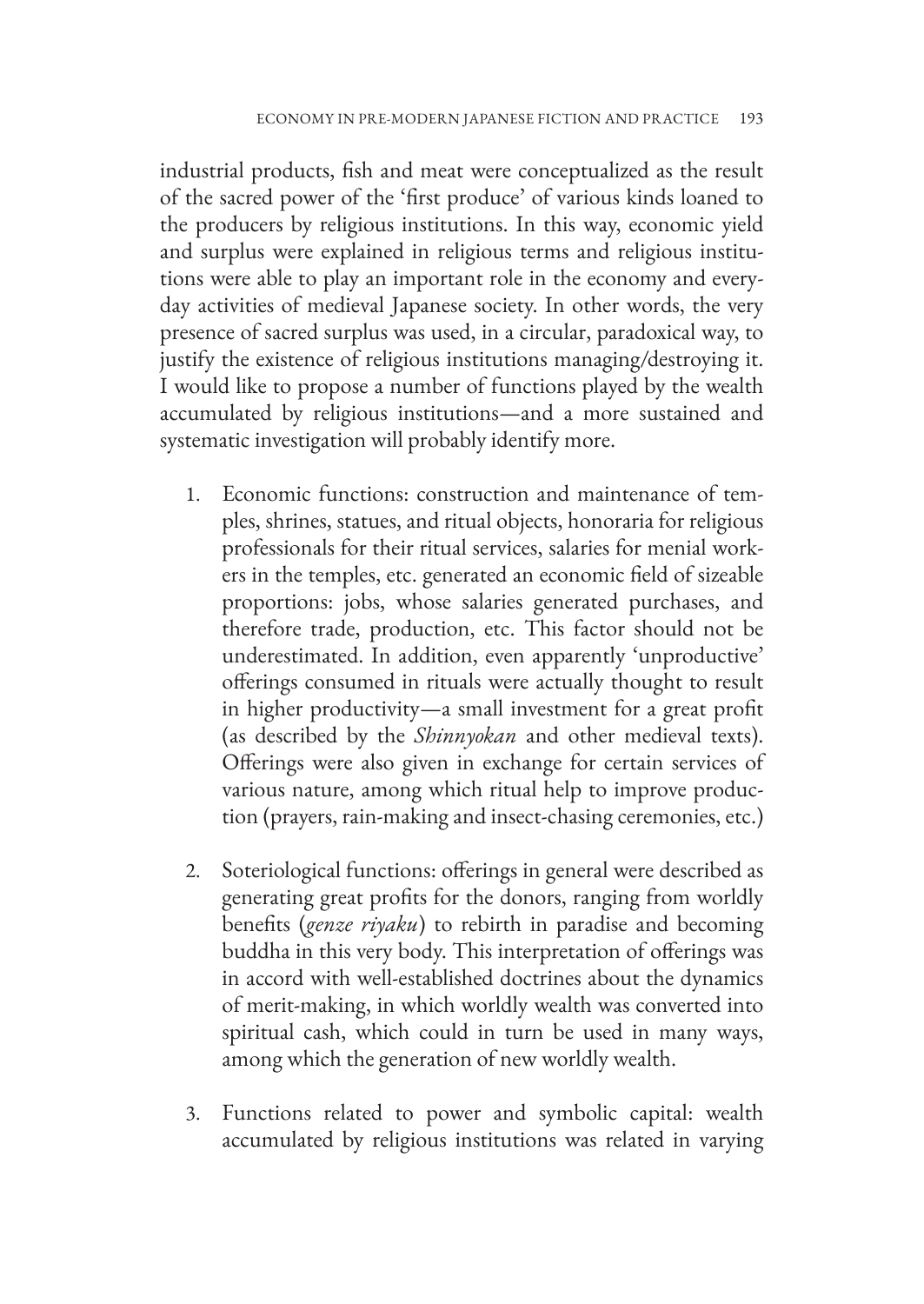proportions to social domination and to the formation of 'symbolic capital', in Pierre Bourdieu's term. Up to a certain extent, the more the wealth accumulated, the more the symbolic capital gained, and vice-versa, in an incessant process. The circuit of symbolic capital is a paradoxical site: without such symbolic capital, religious institutions cannot impose their economic vision on society; but without their control over society they cannot acquire symbolic capital. As Michel de Certeau wrote, 'The credibility of a discourse is what first makes believers act in accord with it. It produces practitioners. To make people believe is to make them act. But, by a curious circularity, the ability to make people act [...] is precisely what makes people believe.'59 This circular movement between power, wealth, and prestige could explain phases of prosperity and decay of temples and shrines. Some cultic sites could have had great symbolic capital but little wealth and power; the opposite might have happened as well. In some periods they were able to synchronize symbolic capital and power, and therefore to exercise a major impact on medieval society. Symbolic capital was also acquired by the donors, as participant in a higher order, members of a productive/salvific covenant with the deities. The combination of these three functions was at the basis of the general economy of Buddhist institutions in medieval Japan.

Now, to go back to the original question of this chapter, namely, whether a Buddhist economic theory and practice exist, we can highlight the following points:

- 1. Large Buddhist temples were/are economic hubs
- 2. In its social dimension, Buddhism focused on merit-making rather than on renunciation, and envisioned merit as a form of capital. Not only that: labor was understood as a devo-

<sup>59</sup> De Certeau, *The Practice of Everyday Life*, vol. 1, 148.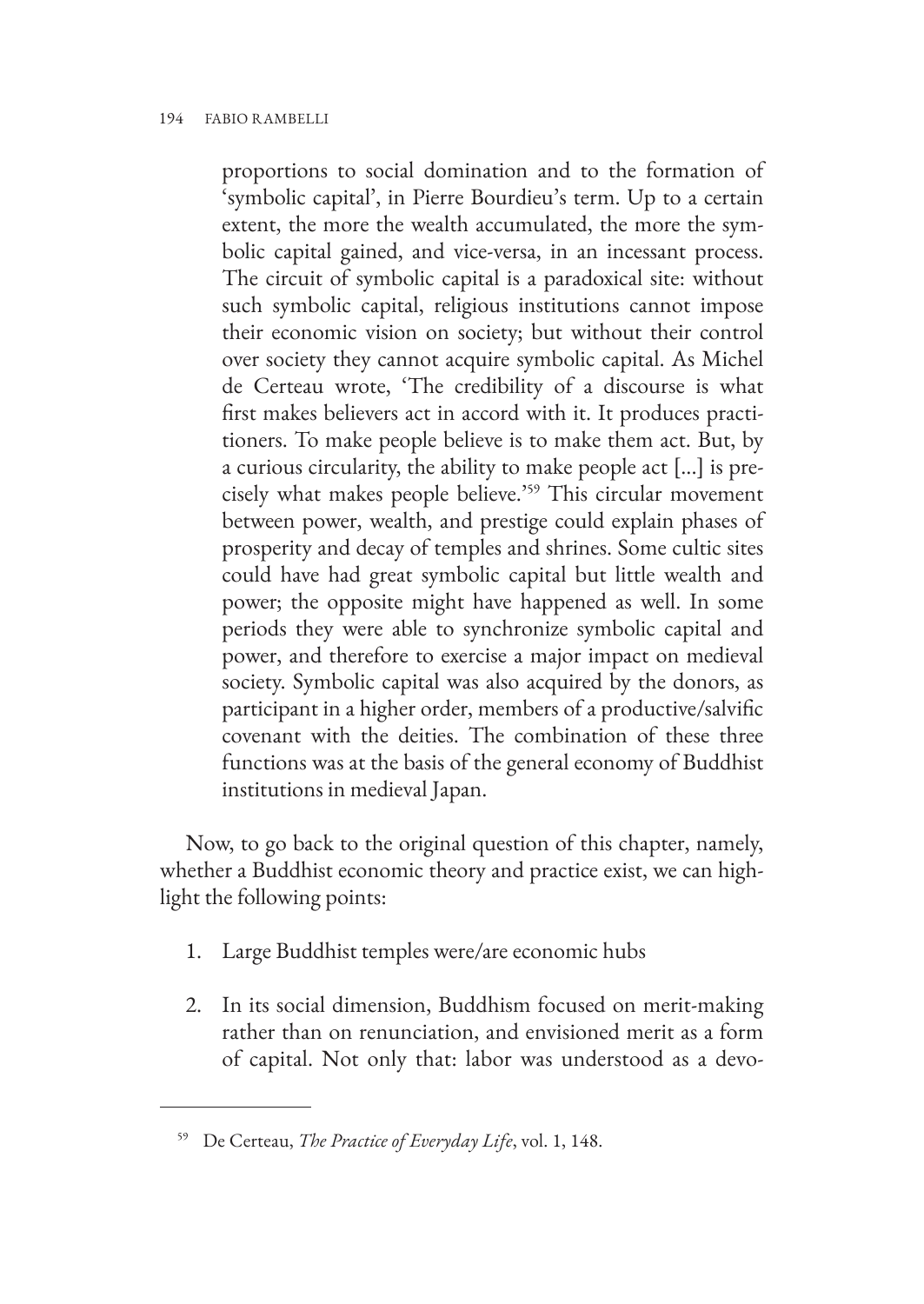tional activity that generates merit. Representations of this principle can be found in numerous ritual manuals for professions composed in medieval and early-modern Japan,<sup>60</sup> and in more explicit formulations, in Edo period Buddhist texts, most notably by Suzuki Shōsan 鈴木正三 in *Banmin tokuyō* 万民徳用.

- 3. The proliferation of discourses and rituals about labor, production, and wealth acquisition can perhaps be understood as attempts to counter the proto-capitalist mode of production and the labor alienation that came with it
- 4. The crucial role of divinities: the agents of value production and wealth generation were not only buddhas and bodhisattvas but also and especially *kami*—in particular, vernacular gods (Ebisu, Daikoku, Konpira, Shichifukujin, Inari, etc); even when buddhas and bodhisattvas are the protagonists of stories about wealth, they act like *kami*. This is an important aspect of the amalgamation process between Buddhism and local cults (which later became Shinto as an autonomous religious tradition) that characterizes premodern Japan, and especially the medieval period: it amounts to co-opting the local gods to serve as economic agents in ways that normative Buddhist divinities cannot.

While the general premises and the conceptual framework showed a remarkable stability over a long time (from the early Heian period to the late Tokugawa period), in terms of the idea that morally adequate behavior would result in economic benefits, we also notice significant shifts. This first shift is the transition, in the explanations for economic success, from a focus on karma as abstract and impersonal processes to the direct intervention of divinities—especially Buddhist-Shinto combinatory gods which were ultimately systematized in the seven gods of fortune (*shichifukujin*). The second shift

<sup>60</sup> See Rambelli, 'Honji Suijaku at Work'; *Buddhist Materiality*.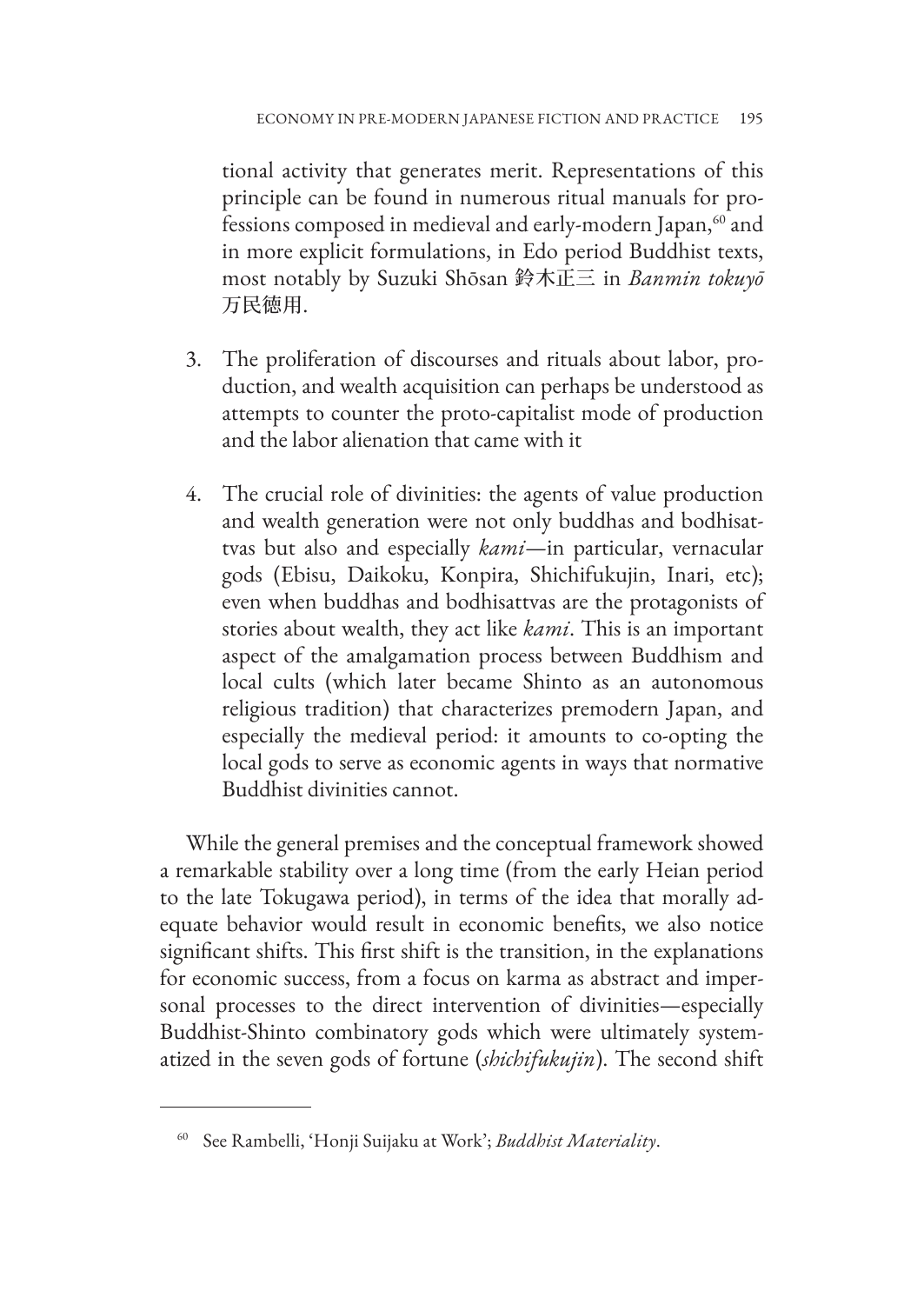is the redefinition of wealth (*tomi*) as fortune (*fuku*) resulting from merit/virtue (*toku*). In both cases, the transition is from abstract agencies (karma) and virtues (merit) to concrete entities (gods, often manifesting themselves in human form), objects (gold, riches) and social relations (social ascent, etc.). The third shift occurred in the Tokugawa period, when competing economic discourses proliferate. Whereas post-medieval Buddhist ideas and narrative models continued to circulate, new anti-Buddhist formulations also emerged, which questioned the understanding of wealth as a divine gift from Buddhist divinities (and, in some cases, even the role of divinities in the economy). All these transitions are related to changes in Japanese religiosity, a further proof of the deep connections between religion and economic in premodern Japan.

# **Bibliography**

## Primary Sources

- *Azuma kagami* 吾妻鏡 [Mirror of the Eastern Regions of Japan]. In *Azuma kagami* 吾妻鏡, 2 vols. Kokushi taikei 国史大系 [National History Series] volumes 32–33. Tokyo: Yoshikawa Kōbunkan 吉川弘文館, 2004.
- *Banmin tokuyō* 万民徳用 [The Virtues of All the People]. By Suzuki Shōsan 鈴木正三. In *Kana hōgoshū* 仮名法語集 [Collection of Buddhist Sermons in the Vernacular], edited by Miyasaka Yushō 宮坂宥勝, 262–79. Nihon koten bungaku taikei 日本古典文学 大系 [Japanese Classical Literature Series] volume 83. Tokyo: Iwanami Shoten 岩波書店, 1964.
- *Daikoku mai* 大黒舞 [The Dance of the God Daikoku]. In *Muromachi monogatarishū* 室町物語集 [Collected Tales from the Muromachi Period] vol. 2, 55–84. Shin Nihon koten bungaku taikei 新日本古典文学大系 [New Japanese Classical Literature Series] volume 55. Tokyo: Iwanami Shoten 岩波書店, 1996.
- *Kamakura ibun* 鎌倉遺文 [Miscellaneous Documents from the Kamakura Period], 52 vols. Edited by Takeuchi Rizō 竹内理三. Tokyo: Tōkyōdō Shuppan 東京堂出版, 1971–1997.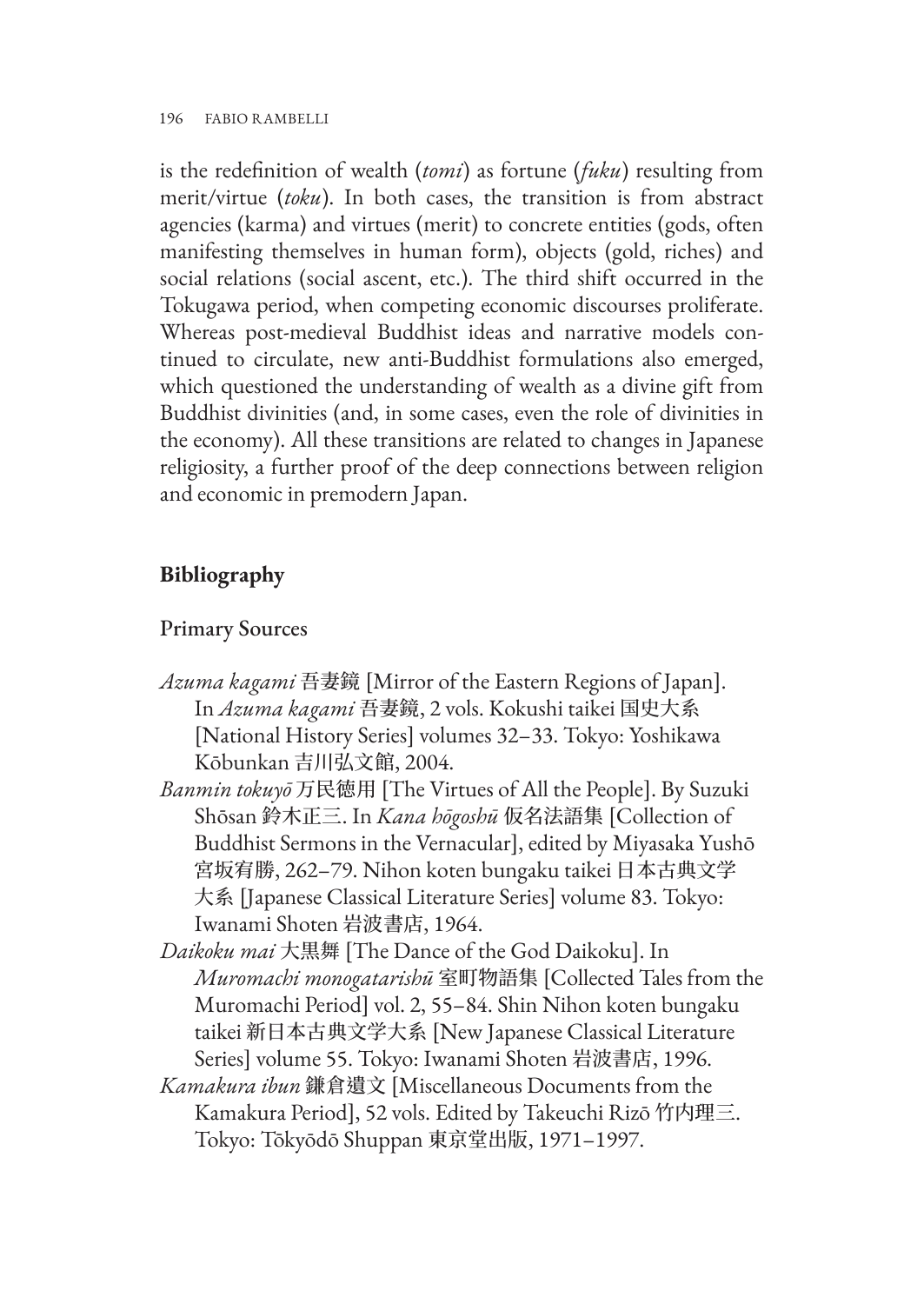- *Kohon setsuwashū* 古本説話集 [Collected Tales from Old Manuscripts]. Edited by Takahashi Mitsugu 高橋貢. 2 volumes. Kōdansha gakujutsu bunko 講談社学術文庫 [Kōdansha Academic Pocket Book Series]. Tokyo: Kōdansha 講談社, 2001.
- *Konjaku monogatarishū* 今昔物語集 [Collected Tales from the Past and the Present]. In Yamada Yoshio 山田孝雄 et al., eds., *Konjaku monogatarishū*. 5 vols. Nihon koten bungaku taikei 日本古典 文学大系 [Japanese Classical Literature Series] volumes 22–26. Tokyo: Iwanami Shoten 岩波書店, 1963.
- *Mikkyō daijiten* 密教大辞典 [Great Encyclopedia of Esoteric Buddhism]. Edited by Mikkyō daijiten hensankai 密教大辞典 編纂会, 1931. Revised edition by Chishakuin Daigaku Mikkyō Gakkainai Mikkyō daijiten saihan iinkai 智積院大学密教学会内 密教大辞典再版委員会. Kyoto: Hōzōkan 法蔵館, 1970. Reduced size reprint, 1983.
- *Nyoi hōju tenrin himitsu genshin jōbutsu kinrin juō kyō* 如意宝珠 転輪秘密現身成仏金輪呪王経 [Sutra of the King of Spells of the Metal Ring on the Wish-Fulfilling Jewel for Turning the Wheel (of Dharma) and for the Esoteric Becoming Buddha in the Present Body]. In *Taishō shinshū Daizōkyō* 大正新脩大蔵経 [Taisho New Edition of the Buddhist Canon] vol. 19, no. 961: 330b–334c.
- *Shigisan engi* 信貴山縁起 [Origin Stories of Mt. Shigi]. In *Jisha engi* 寺社縁起 [Origin Stories of Buddhist Temples and Shinto Shrines], edited by Sakurai Tokutarō et al., 23–28. Nihon shisō taikei 日本思想体系 [Japanese Thought Series], volume 20. Tōkyō: Iwanami Shoten 岩波書店, 1975.
- *Shinnyokan* 真如観 [Contemplation of Suchness]. In *Tendai hongaku-ron* 天台本覚論 [Tendai Original Enlightenment Texts], edited by Tada Kōryū 多田厚隆 et al., 119–49. Nihon shisō taikei 日本思想体系 [Japanese Thought Series], volume 9. Tokyo: Iwanami Shoten 岩波書店, 1973.
- *Shōyoshō* 聖誉抄 [Notes by (Monk) Shōyo (on the Life of Prince Shōtoku)]. In *Hōryūji shiryō shūsei* 法隆寺史料集成 [Collection of Documents from Hōryūji]], volume 10, edited by Hōryūji Shōwa shizaichō hensanjo 法隆寺昭和資材帳編纂所. Tokyo: Wakō Bijutsu Shuppan ワコ-美術出版, 1985.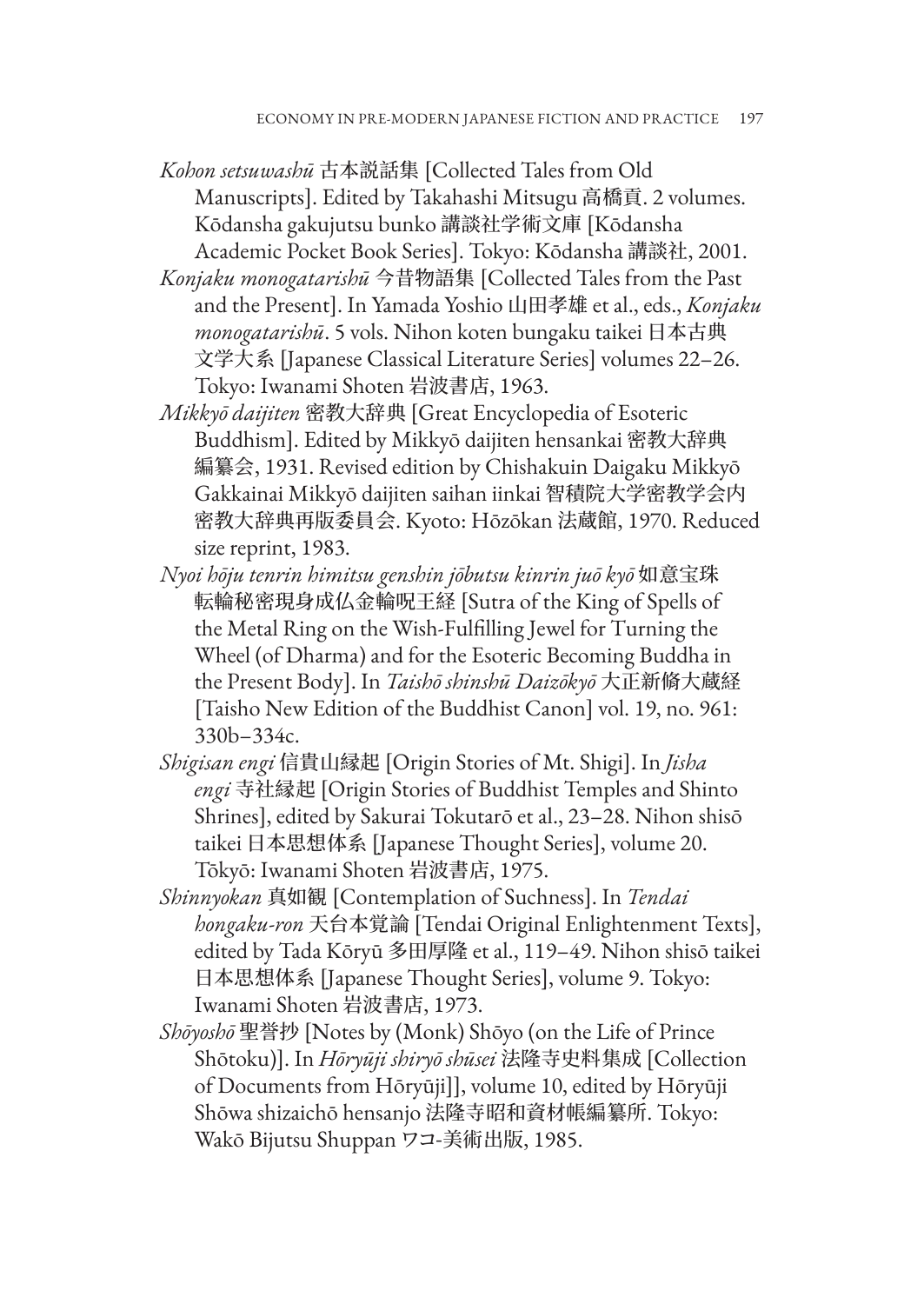- *Uji shūi monogatari* 宇治拾遺物語 [Collected Tales from Uji]. In *Uji shūi monogatari, Kohon setsuwa-shū* 宇治拾遺物語・広本説話集 [Collected Tales from Uji, Collected Tales—Extended Version]. Shin Nihon koten bungaku taikei 新日本古典文学大系 [New Japanese Classical Literature Series], volume 42. Tokyo: Iwanami Shoten 岩波書店, 1996.
- *Umezu no chōja monogatari* 梅津の長者物語 [The Tale of the Wealthy Man from Umezu]. In *Muromachi jidai monogatari taisei* 室町時代物語大成 [Collection of Tales from the Muromachi Period], volume 5, edited by Yokoyama Shigeru 横 山重 and Matsumoto Takanobu 松本隆信. Tokyo: Kadokawa Shoten 角川書店, 1973–1988.

## Secondary Sources

- Abe Takeshi 阿部猛, and Ōta Junzō 太田順三, eds. *Harima no kuni Ikaruga-shō shiryō* 播磨国鵤荘資料 [Documents from the Ikaruga Landholding in Harima Province]. Tokyo: Aoki Shoten 青木書店, 1970.
- Amino Yoshihiko 網野善彦. *Muen, kugai, raku: Nihon chūsei no jiyū to heiwa* 無縁・公界・楽ー日本中世の自由と平和 [Social Non-Attachment, Open Spaces, Free Market Areas: Freedom and Peace in Medieval Japan]. Tokyo: Heibonsha 平凡社, 1996.
- ———. *Nihon chūsei ni nani ga okita ka* 日本中世になにが起きた か [What Happened in Medieval Japan?]]. Tokyo: Nihon Editā Sukūru Shuppanbu 日本エディタースクール出版部, 1997.
- ———. *Nihon chūsei no hyakushō to shokunōmin* 日本中世の百姓 と職能民 [Peasants and the Professionals in Medieval Japan]. Tokyo: Heibonsha 平凡社, 1998.

Bataille, Georges. *The Accursed Share*. New York: Zone Books, 1989.

- Blacker, Carmen. *The Catalpa Bow: A Study of Shamanistic Practices in Japan*. London: George Allen and Unwin, 1986.
- Collins, Steven. *Nirvana and Other Buddhist Felicities*. Cambridge: Cambridge University Press, 1998.
- de Certeau, Michel. *The Practice of Everyday Life*. Vol. 1. Berkeley: University of California Press, 1988.
- Gernet, Jacques. *Buddhism in Chinese Society: An Economic History*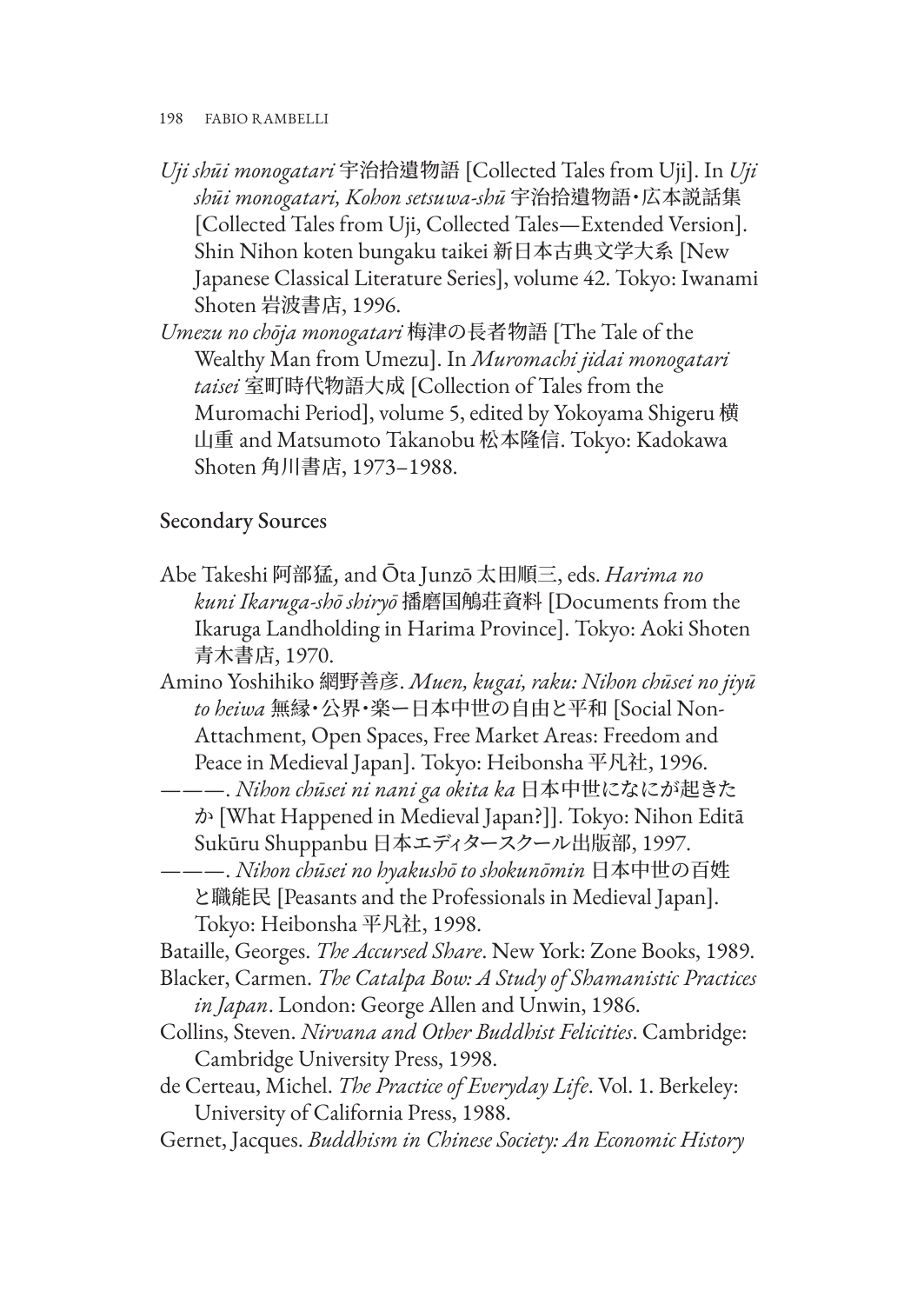*from the Fifth to the Tenth Centuries*. New York: Columbia University Press, 1995.

- Ishimoda Shō 石母田正. *Nihon no kodai kokka* 日本の古代国家 [The Ancient Japanese State]. Tokyo: Iwanami Shoten 岩波書店, 2017.
- Iwai Katsuhito 岩井克人. *Shihonshugi wo kataru* 資本主義を語る [Discussing Capitalism]. Tokyo: Kōdansha 講談社, 1994.
- Kasamatsu Hiroshi 笠松宏至. 'Butsuda senyū no chi kuikaeshibekarazu' 仏陀施入之地不可悔返 [Land Donated to the Buddha Cannot Be Claimed Back by Humans]. *Shigaku zasshi* 史学雑誌 [Historiography Journal] 80, no. 7 (1971): 35–45.
	- ———. 'Butsumotsu, sōmotsu, ninmotsu' 仏物・僧物・人物 [Properties of the Buddha, Properties of the Samgha, Human Properties]. *Shisō* 思想 [Thought] 670 (1980), 26–38.
- Katsumata Shizuo 勝俣鎮夫. 'Baibai, shichiire to shoyū kannen' 売 買・質入れと所有観念 [Commercial Transactions, Pawns, and the Concept of Ownership]. In *Futan to zōyo* 負担と贈与 [Payments and Gifts], edited by Yamaguchi Keiji 山口啓二, 93–116. Series Nihon no shakaishi 日本の社会史 [Social History of Japan], volume 4. Tokyo: Iwanami Shoten 岩波書店, 1994.
- Ketelaar, James E. *Of Heretics and Martyrs in Meiji Japan: Buddhism and Its Persecution*. Princeton: Princeton University Press, 1990.
- Komatsu Kazuhiko 小松和彦. *Fuku no kami to binbōgami* 福の神と 貧乏神 [Gods of Wealth and Gods of Poverty]. Tokyo: Chikuma Shobō 筑摩書房, 1998.
- ———. *Ijinron: Minzoku shakai no shinsei* 異人論—民俗社会の心性 [Strangers: Mentalities of Folk Society]. Tokyo: Seidosha 青土社, 1985.
- Komatsu Kazuhiko 小松和彦, and Kurimoto Shin'ichirō 栗本慎 一郎. *Keizai no tanjō* 経済の誕生 [The Birth of the Economy]. Tokyo: Kōsakusha 工作舎 , 1982.
- Kuroda Toshio 黒田俊雄. *Jisha seiryoku* 寺社勢力 [The Power of Religious Institutions]. Tokyo: Iwanami Shoten 岩波書店, 1980.

———. *Nihon chūsei no kokka to shūkyō* 日本中世の国家と宗教 [State and Religion in Medieval Japan]. Tokyo: Iwanami Shoten 岩波書店, 1975.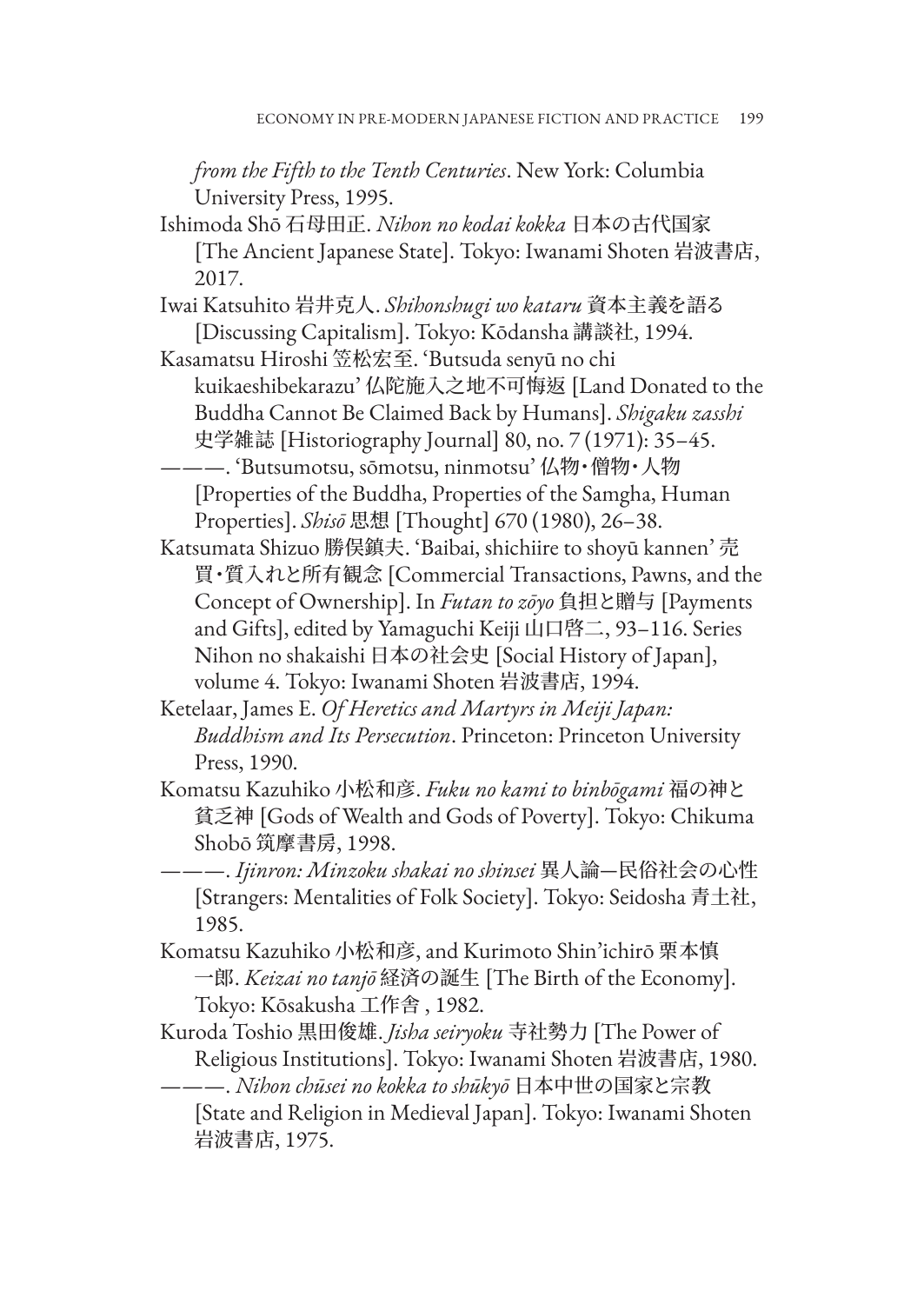200 FABIO RAMBELLI

- Le Goff, Jacques. *Your Money of Your Life: Economy and Religion in the Middle Age*. New York: Zone Books, 1988.
- Miyata Noboru 宮田登, ed. *Shichifukujin shinkō jiten* 七福神信仰 事典 [Encyclopedia of the Cults of the Seven Gods of Fortune]. Tokyo: Ebisu Kōshō Shuppan 戎光祥出版, 1998.
- Nakamura, Kyōko Motomachi. *Miraculous Stories from the Buddhist Tradition: The Nihon Ryōiki of the Monk Kyōkai*. Cambridge: Harvard University Press, 1973.
- Nakazawa Shin'ichi 中沢新一. *Akutōteki shikō* 悪党的思考 [Rogue Thought]. Tokyo: Heibonsha 平凡社, 1988.
- Oda Yūzō 小田雄三. 'Kodai-chūsei no suiko' 古代・中世の出挙 [Suiko Loans in Ancient and Medieval Japan]. In *Futan to zōyo* 負担と贈与 [Payments and Gifts], edited by Yamaguchi Keiji 山口 啓二, 93–116. Nihon no shakaishi 日本の社会史 [Social History of Japan], vol. 4. Tokyo: Iwanami Shoten 岩波書店, 1986.
- Rambelli, Fabio. *Buddhist Materiality, A Cultural History of Objects in Japanese Buddhism*. Stanford, CA: Stanford University Press, 2007.
- ———. 'Buddha's Wrath: Esoteric Buddhism and the Discourse of Divine Punishment'. *Japanese Religions* 27 no. 1 (2002): 41–68.
- ———. 'Honji Suijaku at Work: Religion, Economics, and Ideology in Pre-modern Japan'. In *Buddhas and Kami in Japan: Honji Suijaku as a Religious Paradigm*, edited by Mark Teeuwen and Fabio Rambelli, 255–86. London: Routledge, 2003.
- ———. '"Just Behave as You Like": Radical Amida Cults and Popular Religiosity in Premodern Japan'. In *Approaching the Land of Bliss: Religious Praxis in the Cult of Amitabha*, edited by Richard K. Payne and Kenneth K. Tanaka, 169–201. Honolulu: University of Hawai'i Press, 2004.
- ———. 'Sada Kaiseki: An Alternative Discourse on Buddhism, Modernity, and Nationalism in the Early Meiji Period'. In *Politics and Religion in Japan: Red Sun, White Lotus*, edited by Roy Starrs, 104–42. London: Palgrave MacMillan, 2011.

———. 'Sea Theologies: Elements for a Conceptualization of Maritime Religiosity in Japan'. In *The Sea and the Sacred in Japan: Aspects of Maritime Religion*, edited by Fabio Rambelli, 181–99. London: Bloomsbury, 2018.